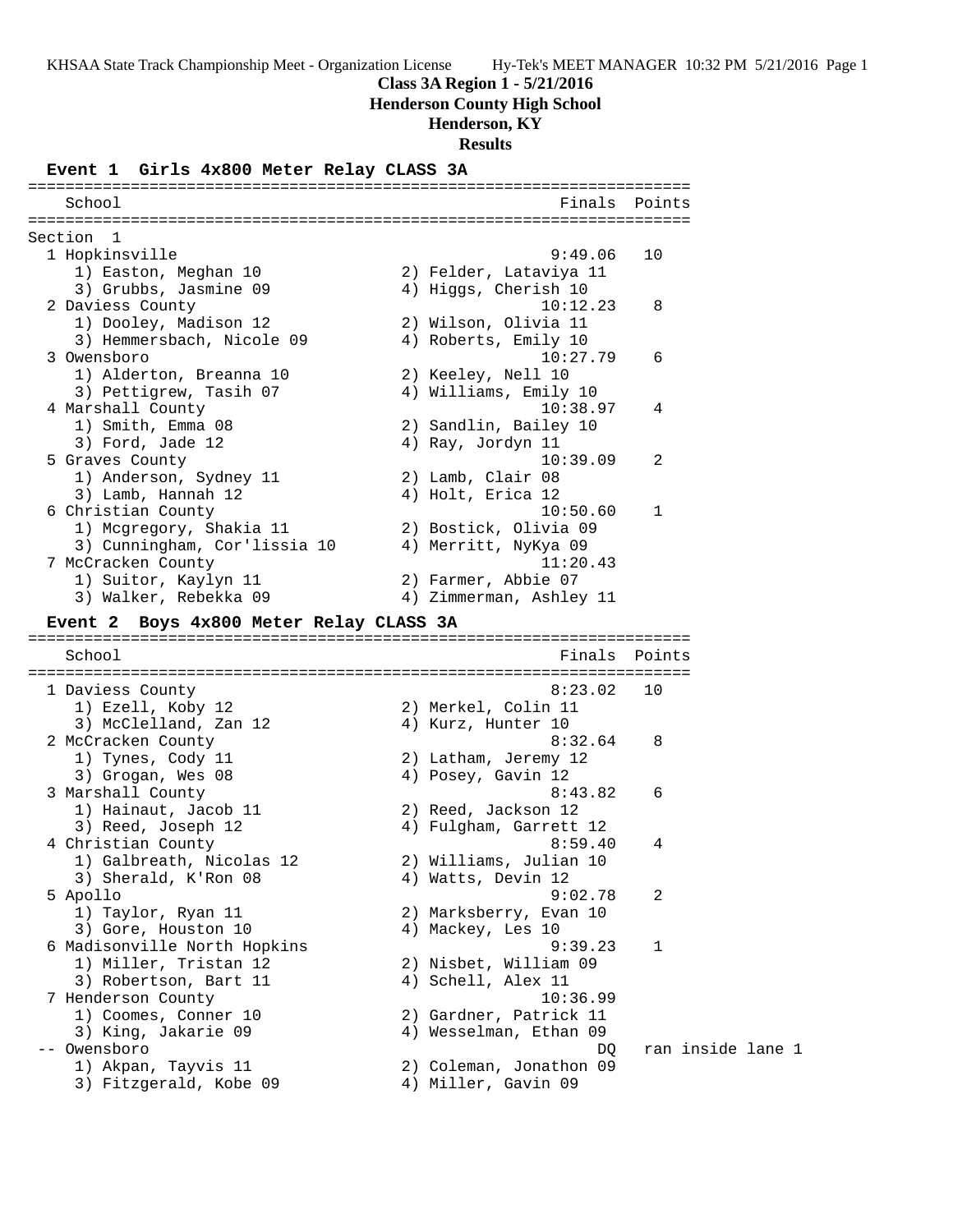**Class 3A Region 1 - 5/21/2016**

**Henderson County High School**

# **Henderson, KY**

**Results**

### **Event 3 Girls 100 Meter Hurdles CLASS 3A**

| Year School<br>Finals<br>Points<br>Name<br>20.25<br>1 Chodura, Joy<br>11 McCracken County<br>10 Muhlenberg County<br>20.55<br>2 Corritte, Alexis<br>3 Swift, Haley<br>08 Marshall County<br>20.59<br>Section <sub>2</sub><br>11 Madisonville<br>19.29<br>1 Lutz, Sarah<br>2 Soza, Isabella<br>09 Owensboro<br>19.70<br>20.12<br>3 Rutland, Anna<br>10 Apollo<br>20.33<br>4 Cobb, Savannah<br>09 Muhlenberg County<br>5 Clater, Mekenzie<br>21.00<br>09 Daviess County<br>6 Thacker, Brieanna<br>21.20<br>10 Apollo<br>Section 3<br>10 Hopkinsville<br>1 O'Hara, Avery<br>16.04<br>10<br>2 Galloway, Sophie<br>07 Graves County<br>16.36<br>8<br>3 Caron, Deborah<br>09 Henderson County<br>17.33<br>6<br>4 Plunkett, kaylee<br>12 Madisonville<br>18.48<br>4<br>2<br>5 Riley, Kaylie<br>11 Marshall County<br>18.85<br>$\mathbf{1}$<br>6 Barnes, Sarah<br>10 McCracken County<br>19.28<br>7 Shelton, Jessica<br>11 Daviess County<br>20.31<br>20.71<br>10 Owensboro<br>8 Emanuel, Jaya<br>Event 4 Boys 110 Meter Hurdles CLASS 3A<br>Year School<br>Finals<br>Points<br>Name<br>Section 1<br>20.71<br>1 Cherry, Logan<br>09 Henderson County<br>10 Muhlenberg County<br>2 Jarvis, Nathan<br>20.74<br>09 McCracken County<br>3 Lee, Curtis<br>22.34<br>Section 2<br>1 Brown, Jackson<br>10 Marshall County<br>16.36<br>10<br>2 Blanford, Michael<br>16.52<br>12 Apollo<br>8<br>3 Cockrell, Drew<br>10 Daviess County<br>17.54<br>6<br>4 Weissend, Joey<br>11 Owensboro<br>18.40<br>4<br>$\overline{a}$<br>5 Hega, Tyler<br>11 Marshall County<br>18.44<br>$\mathbf{1}$<br>6 Mattingly, Nace<br>09 Daviess County<br>18.49<br>7 Bugg, Wes<br>12 Henderson County<br>19.01<br>19.90<br>8 Drayton, Kenyon<br>09 Christian County<br>Event 5 Girls 100 Meter Dash CLASS 3A<br>Year School<br>Finals<br>Points<br>Name<br>Section 1<br>1 Pea, Layne<br>07 Marshall County<br>14.81<br>2 Favors, Tehya<br>11 Christian County<br>15.15<br>3 Boehman, Haylee<br>10 Apollo<br>15.93<br>09 Madisonville<br>4 Thompson, Yasmine<br>16.25<br>Section <sub>2</sub><br>1 Wood, Jennifer<br>10 McCracken County<br>13.85<br>2 Sells, Alaysia<br>10 Christian County<br>13.99<br>3 Turner, Breanna<br>14.13<br>12 Graves County<br>4 Dickerson, Makenzie<br>10 Muhlenberg County<br>14.41 |  |  |  |
|---------------------------------------------------------------------------------------------------------------------------------------------------------------------------------------------------------------------------------------------------------------------------------------------------------------------------------------------------------------------------------------------------------------------------------------------------------------------------------------------------------------------------------------------------------------------------------------------------------------------------------------------------------------------------------------------------------------------------------------------------------------------------------------------------------------------------------------------------------------------------------------------------------------------------------------------------------------------------------------------------------------------------------------------------------------------------------------------------------------------------------------------------------------------------------------------------------------------------------------------------------------------------------------------------------------------------------------------------------------------------------------------------------------------------------------------------------------------------------------------------------------------------------------------------------------------------------------------------------------------------------------------------------------------------------------------------------------------------------------------------------------------------------------------------------------------------------------------------------------------------------------------------------------------------------------------------------------------------------------------------------------------------------------------------------------------------------------------------------------------------------------------------------------------------------------------------------------------------------------------------------------------------|--|--|--|
|                                                                                                                                                                                                                                                                                                                                                                                                                                                                                                                                                                                                                                                                                                                                                                                                                                                                                                                                                                                                                                                                                                                                                                                                                                                                                                                                                                                                                                                                                                                                                                                                                                                                                                                                                                                                                                                                                                                                                                                                                                                                                                                                                                                                                                                                           |  |  |  |
|                                                                                                                                                                                                                                                                                                                                                                                                                                                                                                                                                                                                                                                                                                                                                                                                                                                                                                                                                                                                                                                                                                                                                                                                                                                                                                                                                                                                                                                                                                                                                                                                                                                                                                                                                                                                                                                                                                                                                                                                                                                                                                                                                                                                                                                                           |  |  |  |
|                                                                                                                                                                                                                                                                                                                                                                                                                                                                                                                                                                                                                                                                                                                                                                                                                                                                                                                                                                                                                                                                                                                                                                                                                                                                                                                                                                                                                                                                                                                                                                                                                                                                                                                                                                                                                                                                                                                                                                                                                                                                                                                                                                                                                                                                           |  |  |  |
|                                                                                                                                                                                                                                                                                                                                                                                                                                                                                                                                                                                                                                                                                                                                                                                                                                                                                                                                                                                                                                                                                                                                                                                                                                                                                                                                                                                                                                                                                                                                                                                                                                                                                                                                                                                                                                                                                                                                                                                                                                                                                                                                                                                                                                                                           |  |  |  |
|                                                                                                                                                                                                                                                                                                                                                                                                                                                                                                                                                                                                                                                                                                                                                                                                                                                                                                                                                                                                                                                                                                                                                                                                                                                                                                                                                                                                                                                                                                                                                                                                                                                                                                                                                                                                                                                                                                                                                                                                                                                                                                                                                                                                                                                                           |  |  |  |
|                                                                                                                                                                                                                                                                                                                                                                                                                                                                                                                                                                                                                                                                                                                                                                                                                                                                                                                                                                                                                                                                                                                                                                                                                                                                                                                                                                                                                                                                                                                                                                                                                                                                                                                                                                                                                                                                                                                                                                                                                                                                                                                                                                                                                                                                           |  |  |  |
|                                                                                                                                                                                                                                                                                                                                                                                                                                                                                                                                                                                                                                                                                                                                                                                                                                                                                                                                                                                                                                                                                                                                                                                                                                                                                                                                                                                                                                                                                                                                                                                                                                                                                                                                                                                                                                                                                                                                                                                                                                                                                                                                                                                                                                                                           |  |  |  |
|                                                                                                                                                                                                                                                                                                                                                                                                                                                                                                                                                                                                                                                                                                                                                                                                                                                                                                                                                                                                                                                                                                                                                                                                                                                                                                                                                                                                                                                                                                                                                                                                                                                                                                                                                                                                                                                                                                                                                                                                                                                                                                                                                                                                                                                                           |  |  |  |
|                                                                                                                                                                                                                                                                                                                                                                                                                                                                                                                                                                                                                                                                                                                                                                                                                                                                                                                                                                                                                                                                                                                                                                                                                                                                                                                                                                                                                                                                                                                                                                                                                                                                                                                                                                                                                                                                                                                                                                                                                                                                                                                                                                                                                                                                           |  |  |  |
|                                                                                                                                                                                                                                                                                                                                                                                                                                                                                                                                                                                                                                                                                                                                                                                                                                                                                                                                                                                                                                                                                                                                                                                                                                                                                                                                                                                                                                                                                                                                                                                                                                                                                                                                                                                                                                                                                                                                                                                                                                                                                                                                                                                                                                                                           |  |  |  |
|                                                                                                                                                                                                                                                                                                                                                                                                                                                                                                                                                                                                                                                                                                                                                                                                                                                                                                                                                                                                                                                                                                                                                                                                                                                                                                                                                                                                                                                                                                                                                                                                                                                                                                                                                                                                                                                                                                                                                                                                                                                                                                                                                                                                                                                                           |  |  |  |
|                                                                                                                                                                                                                                                                                                                                                                                                                                                                                                                                                                                                                                                                                                                                                                                                                                                                                                                                                                                                                                                                                                                                                                                                                                                                                                                                                                                                                                                                                                                                                                                                                                                                                                                                                                                                                                                                                                                                                                                                                                                                                                                                                                                                                                                                           |  |  |  |
|                                                                                                                                                                                                                                                                                                                                                                                                                                                                                                                                                                                                                                                                                                                                                                                                                                                                                                                                                                                                                                                                                                                                                                                                                                                                                                                                                                                                                                                                                                                                                                                                                                                                                                                                                                                                                                                                                                                                                                                                                                                                                                                                                                                                                                                                           |  |  |  |
|                                                                                                                                                                                                                                                                                                                                                                                                                                                                                                                                                                                                                                                                                                                                                                                                                                                                                                                                                                                                                                                                                                                                                                                                                                                                                                                                                                                                                                                                                                                                                                                                                                                                                                                                                                                                                                                                                                                                                                                                                                                                                                                                                                                                                                                                           |  |  |  |
|                                                                                                                                                                                                                                                                                                                                                                                                                                                                                                                                                                                                                                                                                                                                                                                                                                                                                                                                                                                                                                                                                                                                                                                                                                                                                                                                                                                                                                                                                                                                                                                                                                                                                                                                                                                                                                                                                                                                                                                                                                                                                                                                                                                                                                                                           |  |  |  |
|                                                                                                                                                                                                                                                                                                                                                                                                                                                                                                                                                                                                                                                                                                                                                                                                                                                                                                                                                                                                                                                                                                                                                                                                                                                                                                                                                                                                                                                                                                                                                                                                                                                                                                                                                                                                                                                                                                                                                                                                                                                                                                                                                                                                                                                                           |  |  |  |
|                                                                                                                                                                                                                                                                                                                                                                                                                                                                                                                                                                                                                                                                                                                                                                                                                                                                                                                                                                                                                                                                                                                                                                                                                                                                                                                                                                                                                                                                                                                                                                                                                                                                                                                                                                                                                                                                                                                                                                                                                                                                                                                                                                                                                                                                           |  |  |  |
|                                                                                                                                                                                                                                                                                                                                                                                                                                                                                                                                                                                                                                                                                                                                                                                                                                                                                                                                                                                                                                                                                                                                                                                                                                                                                                                                                                                                                                                                                                                                                                                                                                                                                                                                                                                                                                                                                                                                                                                                                                                                                                                                                                                                                                                                           |  |  |  |
|                                                                                                                                                                                                                                                                                                                                                                                                                                                                                                                                                                                                                                                                                                                                                                                                                                                                                                                                                                                                                                                                                                                                                                                                                                                                                                                                                                                                                                                                                                                                                                                                                                                                                                                                                                                                                                                                                                                                                                                                                                                                                                                                                                                                                                                                           |  |  |  |
|                                                                                                                                                                                                                                                                                                                                                                                                                                                                                                                                                                                                                                                                                                                                                                                                                                                                                                                                                                                                                                                                                                                                                                                                                                                                                                                                                                                                                                                                                                                                                                                                                                                                                                                                                                                                                                                                                                                                                                                                                                                                                                                                                                                                                                                                           |  |  |  |
|                                                                                                                                                                                                                                                                                                                                                                                                                                                                                                                                                                                                                                                                                                                                                                                                                                                                                                                                                                                                                                                                                                                                                                                                                                                                                                                                                                                                                                                                                                                                                                                                                                                                                                                                                                                                                                                                                                                                                                                                                                                                                                                                                                                                                                                                           |  |  |  |
|                                                                                                                                                                                                                                                                                                                                                                                                                                                                                                                                                                                                                                                                                                                                                                                                                                                                                                                                                                                                                                                                                                                                                                                                                                                                                                                                                                                                                                                                                                                                                                                                                                                                                                                                                                                                                                                                                                                                                                                                                                                                                                                                                                                                                                                                           |  |  |  |
|                                                                                                                                                                                                                                                                                                                                                                                                                                                                                                                                                                                                                                                                                                                                                                                                                                                                                                                                                                                                                                                                                                                                                                                                                                                                                                                                                                                                                                                                                                                                                                                                                                                                                                                                                                                                                                                                                                                                                                                                                                                                                                                                                                                                                                                                           |  |  |  |
|                                                                                                                                                                                                                                                                                                                                                                                                                                                                                                                                                                                                                                                                                                                                                                                                                                                                                                                                                                                                                                                                                                                                                                                                                                                                                                                                                                                                                                                                                                                                                                                                                                                                                                                                                                                                                                                                                                                                                                                                                                                                                                                                                                                                                                                                           |  |  |  |
|                                                                                                                                                                                                                                                                                                                                                                                                                                                                                                                                                                                                                                                                                                                                                                                                                                                                                                                                                                                                                                                                                                                                                                                                                                                                                                                                                                                                                                                                                                                                                                                                                                                                                                                                                                                                                                                                                                                                                                                                                                                                                                                                                                                                                                                                           |  |  |  |
|                                                                                                                                                                                                                                                                                                                                                                                                                                                                                                                                                                                                                                                                                                                                                                                                                                                                                                                                                                                                                                                                                                                                                                                                                                                                                                                                                                                                                                                                                                                                                                                                                                                                                                                                                                                                                                                                                                                                                                                                                                                                                                                                                                                                                                                                           |  |  |  |
|                                                                                                                                                                                                                                                                                                                                                                                                                                                                                                                                                                                                                                                                                                                                                                                                                                                                                                                                                                                                                                                                                                                                                                                                                                                                                                                                                                                                                                                                                                                                                                                                                                                                                                                                                                                                                                                                                                                                                                                                                                                                                                                                                                                                                                                                           |  |  |  |
|                                                                                                                                                                                                                                                                                                                                                                                                                                                                                                                                                                                                                                                                                                                                                                                                                                                                                                                                                                                                                                                                                                                                                                                                                                                                                                                                                                                                                                                                                                                                                                                                                                                                                                                                                                                                                                                                                                                                                                                                                                                                                                                                                                                                                                                                           |  |  |  |
|                                                                                                                                                                                                                                                                                                                                                                                                                                                                                                                                                                                                                                                                                                                                                                                                                                                                                                                                                                                                                                                                                                                                                                                                                                                                                                                                                                                                                                                                                                                                                                                                                                                                                                                                                                                                                                                                                                                                                                                                                                                                                                                                                                                                                                                                           |  |  |  |
|                                                                                                                                                                                                                                                                                                                                                                                                                                                                                                                                                                                                                                                                                                                                                                                                                                                                                                                                                                                                                                                                                                                                                                                                                                                                                                                                                                                                                                                                                                                                                                                                                                                                                                                                                                                                                                                                                                                                                                                                                                                                                                                                                                                                                                                                           |  |  |  |
|                                                                                                                                                                                                                                                                                                                                                                                                                                                                                                                                                                                                                                                                                                                                                                                                                                                                                                                                                                                                                                                                                                                                                                                                                                                                                                                                                                                                                                                                                                                                                                                                                                                                                                                                                                                                                                                                                                                                                                                                                                                                                                                                                                                                                                                                           |  |  |  |
|                                                                                                                                                                                                                                                                                                                                                                                                                                                                                                                                                                                                                                                                                                                                                                                                                                                                                                                                                                                                                                                                                                                                                                                                                                                                                                                                                                                                                                                                                                                                                                                                                                                                                                                                                                                                                                                                                                                                                                                                                                                                                                                                                                                                                                                                           |  |  |  |
|                                                                                                                                                                                                                                                                                                                                                                                                                                                                                                                                                                                                                                                                                                                                                                                                                                                                                                                                                                                                                                                                                                                                                                                                                                                                                                                                                                                                                                                                                                                                                                                                                                                                                                                                                                                                                                                                                                                                                                                                                                                                                                                                                                                                                                                                           |  |  |  |
|                                                                                                                                                                                                                                                                                                                                                                                                                                                                                                                                                                                                                                                                                                                                                                                                                                                                                                                                                                                                                                                                                                                                                                                                                                                                                                                                                                                                                                                                                                                                                                                                                                                                                                                                                                                                                                                                                                                                                                                                                                                                                                                                                                                                                                                                           |  |  |  |
|                                                                                                                                                                                                                                                                                                                                                                                                                                                                                                                                                                                                                                                                                                                                                                                                                                                                                                                                                                                                                                                                                                                                                                                                                                                                                                                                                                                                                                                                                                                                                                                                                                                                                                                                                                                                                                                                                                                                                                                                                                                                                                                                                                                                                                                                           |  |  |  |
|                                                                                                                                                                                                                                                                                                                                                                                                                                                                                                                                                                                                                                                                                                                                                                                                                                                                                                                                                                                                                                                                                                                                                                                                                                                                                                                                                                                                                                                                                                                                                                                                                                                                                                                                                                                                                                                                                                                                                                                                                                                                                                                                                                                                                                                                           |  |  |  |
|                                                                                                                                                                                                                                                                                                                                                                                                                                                                                                                                                                                                                                                                                                                                                                                                                                                                                                                                                                                                                                                                                                                                                                                                                                                                                                                                                                                                                                                                                                                                                                                                                                                                                                                                                                                                                                                                                                                                                                                                                                                                                                                                                                                                                                                                           |  |  |  |
|                                                                                                                                                                                                                                                                                                                                                                                                                                                                                                                                                                                                                                                                                                                                                                                                                                                                                                                                                                                                                                                                                                                                                                                                                                                                                                                                                                                                                                                                                                                                                                                                                                                                                                                                                                                                                                                                                                                                                                                                                                                                                                                                                                                                                                                                           |  |  |  |
|                                                                                                                                                                                                                                                                                                                                                                                                                                                                                                                                                                                                                                                                                                                                                                                                                                                                                                                                                                                                                                                                                                                                                                                                                                                                                                                                                                                                                                                                                                                                                                                                                                                                                                                                                                                                                                                                                                                                                                                                                                                                                                                                                                                                                                                                           |  |  |  |
|                                                                                                                                                                                                                                                                                                                                                                                                                                                                                                                                                                                                                                                                                                                                                                                                                                                                                                                                                                                                                                                                                                                                                                                                                                                                                                                                                                                                                                                                                                                                                                                                                                                                                                                                                                                                                                                                                                                                                                                                                                                                                                                                                                                                                                                                           |  |  |  |
|                                                                                                                                                                                                                                                                                                                                                                                                                                                                                                                                                                                                                                                                                                                                                                                                                                                                                                                                                                                                                                                                                                                                                                                                                                                                                                                                                                                                                                                                                                                                                                                                                                                                                                                                                                                                                                                                                                                                                                                                                                                                                                                                                                                                                                                                           |  |  |  |
|                                                                                                                                                                                                                                                                                                                                                                                                                                                                                                                                                                                                                                                                                                                                                                                                                                                                                                                                                                                                                                                                                                                                                                                                                                                                                                                                                                                                                                                                                                                                                                                                                                                                                                                                                                                                                                                                                                                                                                                                                                                                                                                                                                                                                                                                           |  |  |  |
|                                                                                                                                                                                                                                                                                                                                                                                                                                                                                                                                                                                                                                                                                                                                                                                                                                                                                                                                                                                                                                                                                                                                                                                                                                                                                                                                                                                                                                                                                                                                                                                                                                                                                                                                                                                                                                                                                                                                                                                                                                                                                                                                                                                                                                                                           |  |  |  |
|                                                                                                                                                                                                                                                                                                                                                                                                                                                                                                                                                                                                                                                                                                                                                                                                                                                                                                                                                                                                                                                                                                                                                                                                                                                                                                                                                                                                                                                                                                                                                                                                                                                                                                                                                                                                                                                                                                                                                                                                                                                                                                                                                                                                                                                                           |  |  |  |
|                                                                                                                                                                                                                                                                                                                                                                                                                                                                                                                                                                                                                                                                                                                                                                                                                                                                                                                                                                                                                                                                                                                                                                                                                                                                                                                                                                                                                                                                                                                                                                                                                                                                                                                                                                                                                                                                                                                                                                                                                                                                                                                                                                                                                                                                           |  |  |  |
|                                                                                                                                                                                                                                                                                                                                                                                                                                                                                                                                                                                                                                                                                                                                                                                                                                                                                                                                                                                                                                                                                                                                                                                                                                                                                                                                                                                                                                                                                                                                                                                                                                                                                                                                                                                                                                                                                                                                                                                                                                                                                                                                                                                                                                                                           |  |  |  |
|                                                                                                                                                                                                                                                                                                                                                                                                                                                                                                                                                                                                                                                                                                                                                                                                                                                                                                                                                                                                                                                                                                                                                                                                                                                                                                                                                                                                                                                                                                                                                                                                                                                                                                                                                                                                                                                                                                                                                                                                                                                                                                                                                                                                                                                                           |  |  |  |
|                                                                                                                                                                                                                                                                                                                                                                                                                                                                                                                                                                                                                                                                                                                                                                                                                                                                                                                                                                                                                                                                                                                                                                                                                                                                                                                                                                                                                                                                                                                                                                                                                                                                                                                                                                                                                                                                                                                                                                                                                                                                                                                                                                                                                                                                           |  |  |  |
|                                                                                                                                                                                                                                                                                                                                                                                                                                                                                                                                                                                                                                                                                                                                                                                                                                                                                                                                                                                                                                                                                                                                                                                                                                                                                                                                                                                                                                                                                                                                                                                                                                                                                                                                                                                                                                                                                                                                                                                                                                                                                                                                                                                                                                                                           |  |  |  |
|                                                                                                                                                                                                                                                                                                                                                                                                                                                                                                                                                                                                                                                                                                                                                                                                                                                                                                                                                                                                                                                                                                                                                                                                                                                                                                                                                                                                                                                                                                                                                                                                                                                                                                                                                                                                                                                                                                                                                                                                                                                                                                                                                                                                                                                                           |  |  |  |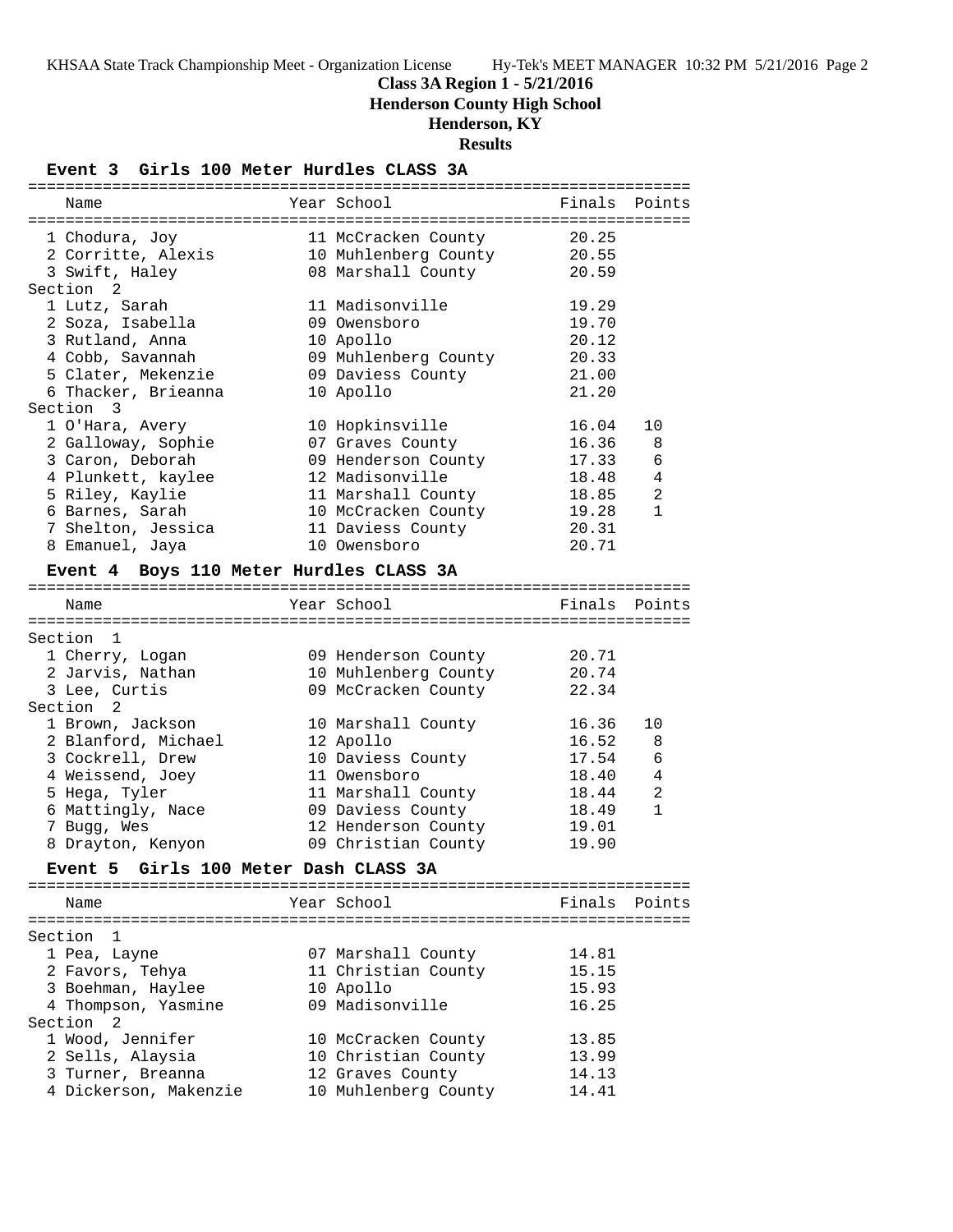**Class 3A Region 1 - 5/21/2016**

**Henderson County High School**

#### **Henderson, KY**

#### **Results**

### **....Event 5 Girls 100 Meter Dash CLASS 3A**

| 5 Simpson, Jaclyn       | 09 Daviess County    | 14.43 |              |
|-------------------------|----------------------|-------|--------------|
|                         |                      |       |              |
| 6 Perry, Hannah         | 09 Marshall County   | 14.83 |              |
| 7 Chappell, Avery       | 09 Daviess County    | 14.90 |              |
| 8 Young, Tomarah        | 10 Apollo            | 15.20 |              |
| Section 3               |                      |       |              |
| 1 Winstead, DaKorria    | 11 Owensboro         | 13.16 | 10           |
| 2 Stallworth, D'Esmaine | 12 Hopkinsville      | 13.18 | -8           |
| 3 Knight, Gemma         | 12 McCracken County  | 13.30 | 6            |
| 4 Watkins, Hannah       | 09 Henderson County  | 13.42 | 4            |
| 5 Dukes, Abby           | 08 Muhlenberg County | 13.48 | 2            |
| 6 Oldham, Breon         | 09 Hopkinsville      | 13.49 | $\mathbf{1}$ |
| 7 Taylor, Maliyah       | 10 Owensboro         | 13.55 |              |
| 8 Langley, Kayci        | 12 Henderson County  | 14.10 |              |
|                         |                      |       |              |

### **Event 6 Boys 100 Meter Dash CLASS 3A**

### ======================================================================= Name Tear School Tear School Finals Points ======================================================================= Section 1 1 Harris, Courtney 09 Owensboro 12.60 2 Maske, Colton 11 Daviess County 12.77 3 Culp, Brennen 11 Graves County 12.88 4 Knight, Andrew 11 Muhlenberg County 13.15 5 Camron, Gage 11 Daviess County 13.82 Section 2 1 McGee, Will 12 Marshall County 12.21 1 2 Pearl, Nathan 12 Apollo 12.29 3 Banks, TyShawn 10 Christian County 12.38 4 Sampson, Milton 10 Graves County 12.43 5 Hayes, Franklin 08 McCracken County 12.67 6 McNeely, Jake 11 Marshall County 12.68 Section 3 1 Vincent, JaBryant 10 Henderson County 11.63 10 2 Kendrick, Jarquevion 11 Hopkinsville 11.64 8 3 Cain, Wanye 12 Apollo 12.00 6 4 Johnson, Christopher 10 McCracken County 12.14 4 5 Drake, Kobe 12 Muhlenberg County 12.19 2 6 Johnston, Deon 12 Madisonville 12.41 7 Caron, Carlos 09 Henderson County 12.44 8 Buntin, Nathan 10 Madisonville 12.54 **Event 7 Girls 4x200 Meter Relay CLASS 3A** ======================================================================= School **Finals Points**

======================================================================= Section 2 1 Owensboro 1:45.32 10 1) Greer, Brionna 11 2) Winstead, DaKorria 11 3) Taylor, Maliyah 10  $\hskip1cm$  4) Tutt, Jaleah 10 2 Hopkinsville 1:46.09 8 1) Felder, Lataviya 11 2) Oldham, Breon 09 3) Ross, Nikaylah 12 4) Stallworth, D'Esmaine 12 3 McCracken County 1:50.33 6 1) Riggi, Kelsey 12 2) Knight, Gemma 12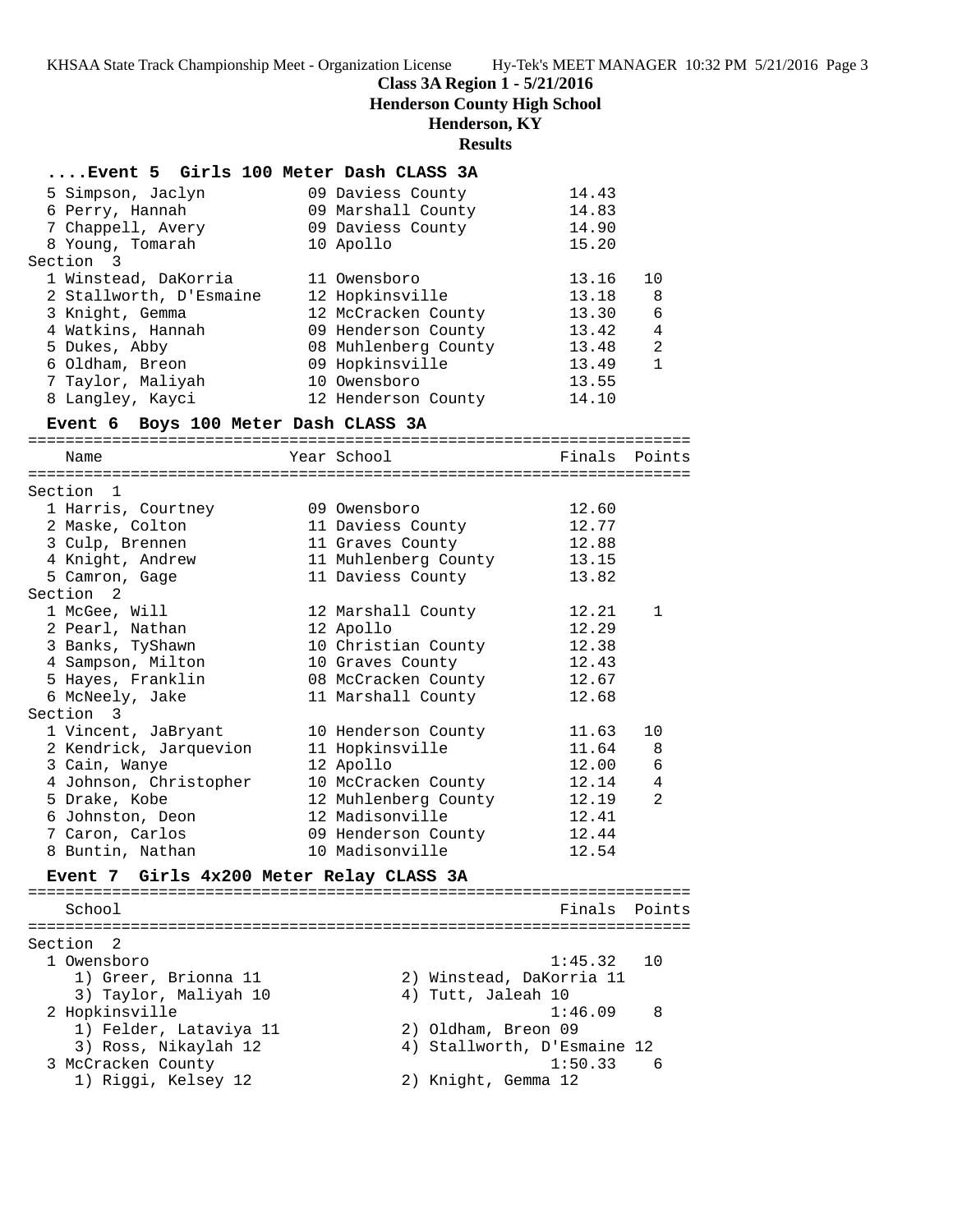### **Class 3A Region 1 - 5/21/2016**

**Henderson County High School**

### **Henderson, KY**

### **Results**

#### **....Event 7 Girls 4x200 Meter Relay CLASS 3A**

| 3) Darland, Delaney 10   | 4) McGill, Taylor 12    |                |
|--------------------------|-------------------------|----------------|
| 4 Henderson County       | 1:50.77                 | $\overline{4}$ |
| 1) Caron, Deborah 09     | 2) Carter, Jaylee 10    |                |
| 3) Langley, Kayci 12     | 4) Watkins, Hannah 09   |                |
| 5 Christian County       | 1:50.86                 | 2              |
| 1) Aultman, I'Ona 10     | 2) Johnson, Ariyonna 09 |                |
| 3) Lewis, ShaDereka 12   | 4) Merritt, NyKya 09    |                |
| 6 Marshall County        | 1:55.47                 | $\mathbf{1}$   |
| 1) Hurst, Abby 07        | 2) Rogers, Michaela 10  |                |
| 3) Pea, Layne 07         | 4) Reed, Sydney 08      |                |
| 7 Daviess County         | 1:59.49                 |                |
| 1) Owens, Riliegh 09     | 2) Snyder, Sydney 12    |                |
| 3) Chappell, Avery 09    | 4) Brasher, Emma 09     |                |
| -- Muhlenberg County     | DNF                     |                |
| 1) Campbell, Michaela 09 | 2) Cobb, Savannah 09    |                |
| 3) Walker, Stephanie 08  | 4) Corritte, Alexis 10  |                |

=======================================================================

#### **Event 8 Boys 4x200 Meter Relay CLASS 3A**

 School Finals Points ======================================================================= Section 1<br>1 Muhlenberg County 1 Muhlenberg County 1:43.34 1) Taylor, Jeremiah 09 2) Knight, Andrew 11 3) Johnson, Brady 10 (4) Lofland, Ren 12 2 McCracken County 1:49.12 1) Ortega, Hector 12 2) Hayden, Trevor 09 3) Richards, Dylan 11 (4) Gerle, David 12 Section 2 1 Hopkinsville 1:33.19 10 1) Atilola, Akeem 12 2) Brown, Keion 10 3) Kendrick, Jarquevion 11 4) Bussell, Cameron 10 2 Henderson County 1:33.78 8 1) Caron, Carlos 09 2) Charles, Ayinde 11 3) Wehr, Renner 12 4) Ware, De'Angelo 10 3 Apollo 1:33.92 6 1) Ramirez, Marvin 09 2) Morris, Bryson 12 3) Haute-castle, Ethan 10  $\hskip1cm 4)$  Cain, Wanye 12 4 Marshall County 1:34.76 4 1) Ferguson, Caleb 12 2) Brown, Jackson 10 3) Shackleford, Austin 12 4) Hamlet, Tieler 12 5 Daviess County 1:37.86 2 1) Bouchard, Adam 11 2) Nalley, Will 11 3) Noffsinger, Bryson 10 4) Warner, Richard 12 6 Madisonville North Hopkins 1:38.38 1 1) Buntin, Nathan 10 2) Craig, Caleb 10 3) Fulton, Dan 09 30 4) Givens, Tristen 12 7 Christian County 1:38.41 1) Banks, TyShawn 10 2) Trice, Devontae 11 3) Sherald, K'Ron 08 (4) Wilson, Trejon 09 8 Graves County 2012 1:43.57 1) Brewer, Andrew 12 2) Culp, Brennen 11 3) Jackson, Drew 11 4) Trent, Rob 12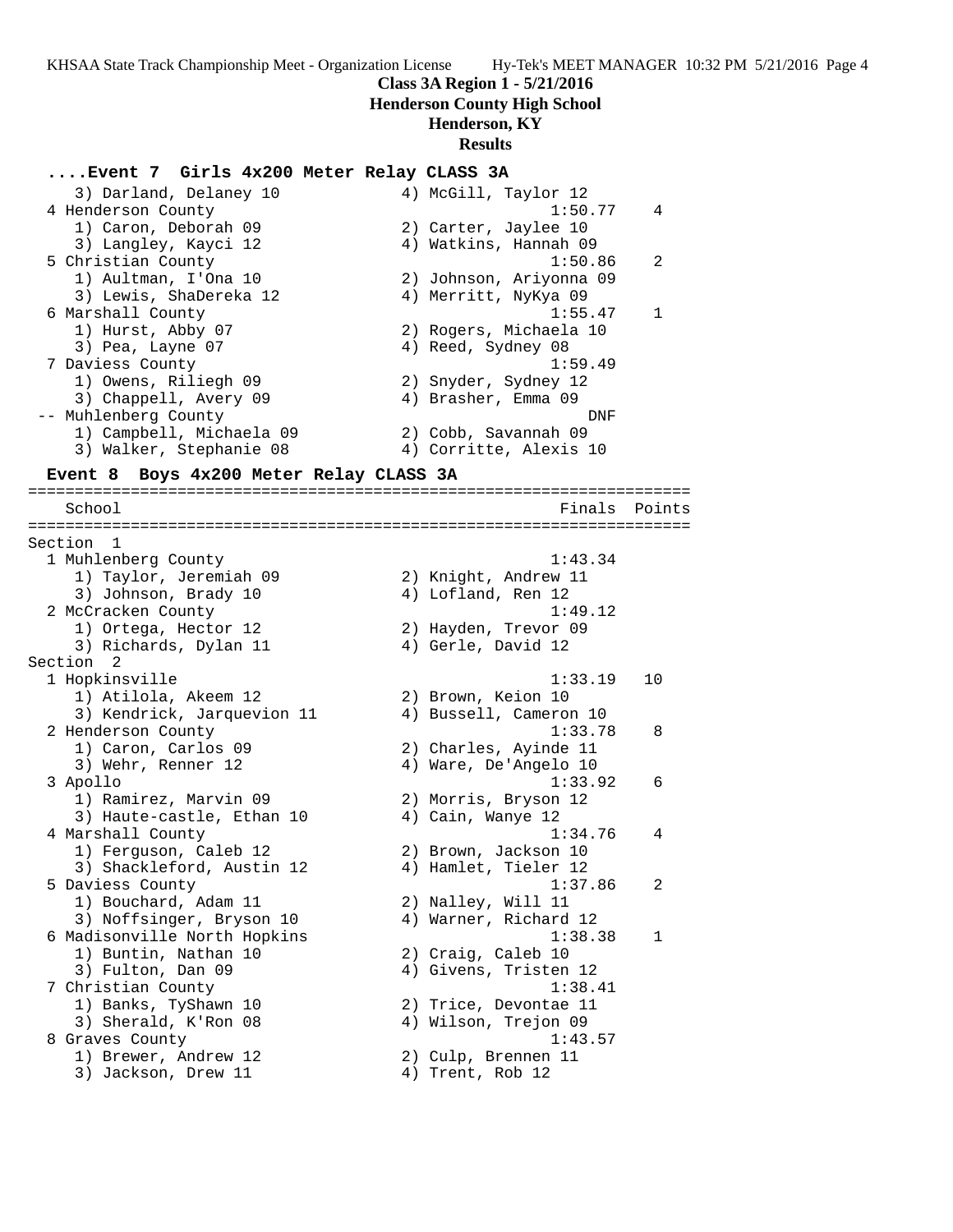**Class 3A Region 1 - 5/21/2016**

**Henderson County High School**

# **Henderson, KY**

**Results**

**Event 9 Girls 1600 Meter Run CLASS 3A**

| Name                                      | Year School                     | Finals Points |                                  |                |
|-------------------------------------------|---------------------------------|---------------|----------------------------------|----------------|
|                                           |                                 |               |                                  |                |
| Section<br>1                              |                                 |               |                                  |                |
| 1 Alderton, Breanna                       | 10 Owensboro                    | 5:21.20       | 10                               |                |
| 2 Wilson, Olivia                          | 11 Daviess County               | 5:23.04       | 8                                |                |
| 3 Easton, Meghan                          | 10 Hopkinsville                 | 5:34.30       | 6                                |                |
| 4 Roberts, Sammi                          | 09 Apollo                       | 5:50.19       | $\overline{4}$<br>$\overline{2}$ |                |
| 5 Grubbs, Jasmine                         | 09 Hopkinsville<br>10 Owensboro | 6:03.54       | $\mathbf{1}$                     |                |
| 6 Williams, Emily                         |                                 | 6:03.75       |                                  |                |
| 7 Ray, Jordyn                             | 11 Marshall County              | 6:09.05       |                                  |                |
| 8 Bostick, Olivia                         | 09 Christian County 6:11.16     |               |                                  |                |
| 9 Dolbee, Spring                          | 09 Marshall County              | 6:13.63       |                                  |                |
| 10 Lyons, Destiny                         | 09 Henderson County             | 6:15.92       |                                  |                |
| 11 Alvey, Kaitlyn                         | 09 Apollo                       | 6:17.41       |                                  |                |
| 12 Culbertson, Keely                      | 10 Muhlenberg County 6:18.13    |               |                                  |                |
| 13 Wood, Tiffany                          | 10 Muhlenberg County 6:25.65    |               |                                  |                |
| 14 Suitor, Kaylyn                         | 11 McCracken County             | 6:29.93       |                                  |                |
| 15 Campbell, Caitlin                      | 11 McCracken County             | 6:38.55       |                                  |                |
| 16 Cunningham, Cor'lissia                 | 10 Christian County             | 6:55.51       |                                  |                |
| 17 Bruno, Mia                             | 08 Madisonville                 | 7:06.46       |                                  |                |
| -- Hoffman, Karlee                        | 09 Daviess County               | DQ            |                                  | lane violation |
| -- Lundi, Soraya                          | 12 Henderson County             | DQ            |                                  | lane violation |
| Event 10 Boys 1600 Meter Run CLASS 3A     |                                 |               |                                  |                |
|                                           | Year School                     | Finals Points |                                  |                |
| Name                                      |                                 |               |                                  |                |
| 1 Gunn, Collin                            | 12 Marshall County              | 4:35.63       | 10                               |                |
| 2 Newman, Steven                          | 09 Muhlenberg County 4:36.68    |               | 8                                |                |
| 3 Grogan, Josh                            | 11 McCracken County             | 4:39.22       | 6                                |                |
| 4 Millay, Donta                           | 10 Daviess County               | 4:41.41       | $\overline{4}$                   |                |
| 5 Parker, Christian                       | 09 Madisonville                 | 4:44.27       | $\overline{2}$                   |                |
| 6 Taylor, Jalen                           | 10 Apollo                       | 4:44.34       | $\mathbf{1}$                     |                |
| 7 Yates, Jackson                          | 11 Marshall County              | 4:45.40       |                                  |                |
| 8 Ezell, Koby                             | 12 Daviess County               | 4:53.90       |                                  |                |
| 9 Rauch, Jack                             | 10 Henderson County             | 4:54.61       |                                  |                |
| 10 Schell, Alex                           | 11 Madisonville                 | 4:57.12       |                                  |                |
| 11 Melton, Oliver                         | 10 Apollo                       | 4:58.03       |                                  |                |
| 12 Moore, Zach                            | 12 Muhlenberg County 5:03.81    |               |                                  |                |
| 13 Resser, Jackson                        | 12 McCracken County             | 5:07.48       |                                  |                |
| 14 Margle, Bryce                          | 11 Hopkinsville                 | 5:10.50       |                                  |                |
| 15 Wilson, Garrett                        | 09 Graves County                | 5:15.38       |                                  |                |
| 16 Coleman, Jonathon                      | 09 Owensboro                    | 5:30.90       |                                  |                |
| 17 Payne, Timothy                         | 09 Owensboro                    | 5:39.40       |                                  |                |
| 18 Martinez, Merrick                      | 11 Henderson County             | 6:14.78       |                                  |                |
|                                           |                                 |               |                                  |                |
| Event 11 Girls 4x100 Meter Relay CLASS 3A |                                 |               |                                  |                |
| School                                    |                                 | Finals        | Points                           |                |
|                                           |                                 |               |                                  |                |
| 1 Apollo                                  |                                 | 57.67         |                                  |                |
| 1) Rutland, Anna 10                       | 2) Sumbry, Maggie 11            |               |                                  |                |
| 3) Thacker, Brieanna 10                   | 4) Patterson, Brooklyn 10       |               |                                  |                |
| Section<br>- 2                            |                                 |               |                                  |                |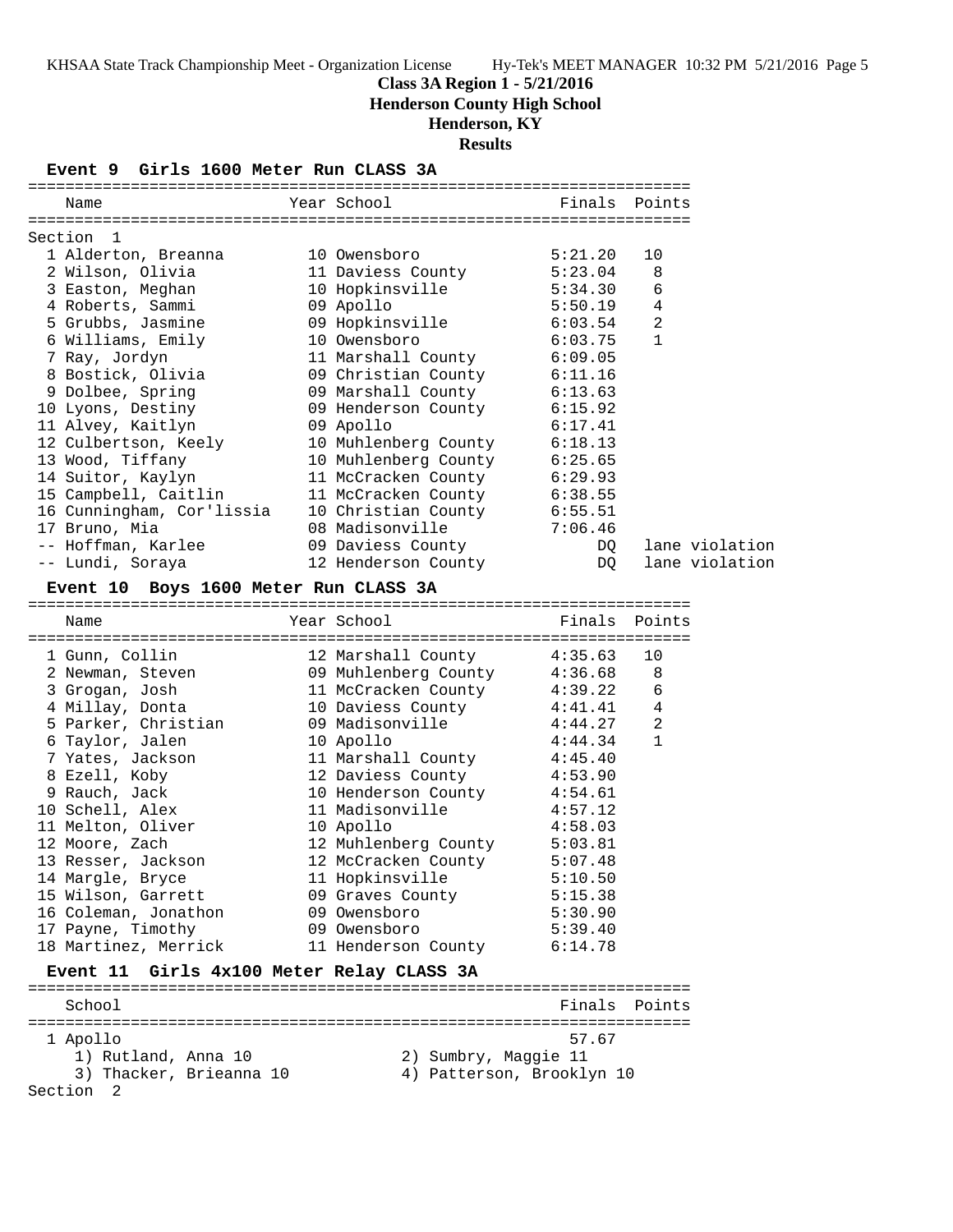**Class 3A Region 1 - 5/21/2016**

**Henderson County High School**

### **Henderson, KY**

#### **Results**

### **....Event 11 Girls 4x100 Meter Relay CLASS 3A**

 1 Hopkinsville 49.89 10 1) McSwain, Jakayla 10 2) O'Hara, Avery 10 3) Oldham, Breon 09 (4) Pettis, Jade 12 2 Owensboro 49.91 8 1) Greer, Brionna 11 2) Soza, Isabella 09 3) Taylor, Maliyah 10  $\hskip1cm$  4) Tutt, Jaleah 10 3 Henderson County 51.90 6 1) Carter, Jaylee 10 2) Carter, Samantha 12 3) Langley, Kayci 12 4) Watkins, Hannah 09 4 McCracken County 51.98 4 1) Houk, Cheyanne 10 2) McGill, Taylor 12 3) Wood, Jennifer 10 (4) Tuttle, Kayla 12 5 Christian County 52.92 2 1) Aultman, I'Ona 10 2) Johnson, Ariyonna 09 3) Sells, Alaysia 10 4) Lewis, ShaDereka 12 6 Marshall County 54.80 1 1) Pea, Layne 07 2) Hurst, Abby 07 3) Swift, Haley 08 4) Reed, Sydney 08 7 Muhlenberg County 55.15 1) Campbell, Michaela 09 2) Walker, Stephanie 08 3) Dickerson, Makenzie 10 (4) Dukes, Abby 08 8 Daviess County 56.86 1) Snyder, Sydney 12 2) Chappell, Avery 09 3) Brasher, Emma 09 4) Simpson, Jaclyn 09 **Event 12 Boys 4x100 Meter Relay CLASS 3A** ======================================================================= School **Finals Points** ======================================================================= Section 1 1 Muhlenberg County 49.05 1) Johnson, Brady 10 2) Knight, Zach 09 3) Knight, Andrew 11 4) Drake, Kobe 12 Section 2<br>1 Henderson County 1 Henderson County 44.69 10 1) Wehr, Renner 12 2) Ware, De'Angelo 10 3) Vincent, JaBryant 10  $\hskip1cm$  4) Tapp, Malik 12 2 Marshall County 45.14 8 1) Ferguson, Caleb 12 2) McGee, Will 12 3) Derington, Wade 11 (4) Hamlet, Tieler 12 3 Apollo 45.48 6 1) Ramirez, Marvin 09 2) Haute-castle, Ethan 10 3) Pearl, Nathan 12  $\hskip1cm$  4) Cain, Wanye 12 4 McCracken County 45.59 4 1) Hess, Ahren 11 2) Johnson, Christopher 10 3) Hayes, Franklin 08 (4) Woods, Darian 11 5 Christian County 46.17 2 1) Banks, TyShawn 10 2) Sherald, K'Ron 08 3) Clack, Zyair 09 4) Trice, Devontae 11 6 Owensboro 47.47 1 1) Killebrew, De'moreal 12 2) Mundy, Malik 11 3) Walker, KiShawn 12 4) Harris, Courtney 09 7 Graves County 47.55 1) Brewer, Andrew 12 2) Murphy, Lucas 12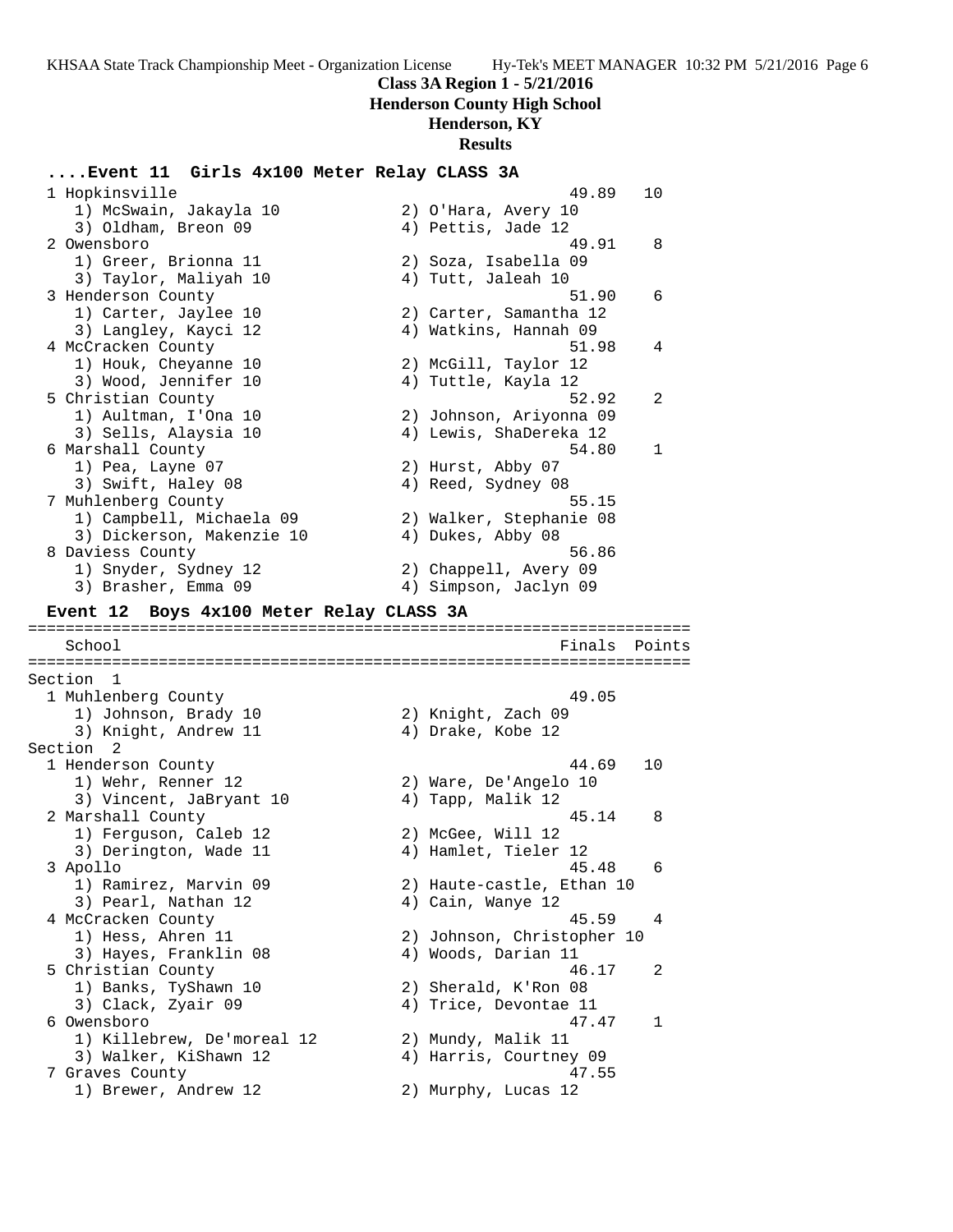# **Class 3A Region 1 - 5/21/2016**

**Henderson County High School**

# **Henderson, KY**

# **Results**

| Event 12 Boys 4x100 Meter Relay CLASS 3A |                       |                    |                |
|------------------------------------------|-----------------------|--------------------|----------------|
| 3) Culp, Brennen 11                      | 4) Sampson, Milton 10 |                    |                |
| 8 Daviess County                         |                       | 47.93              |                |
| 1) Mcateer, Zach 10                      | 2) Lee, Aaron 11      |                    |                |
| 3) Nalley, Will 11                       | 4) Maske, Colton 11   |                    |                |
| Event 13 Girls 400 Meter Dash CLASS 3A   |                       |                    |                |
|                                          |                       |                    |                |
| Name                                     | Year School           | Finals Points      |                |
|                                          |                       |                    |                |
| Section 1                                |                       |                    |                |
| 1 Newcom, Emma<br>2 Sumbry, Maggie       | 11 Madisonville       | 1:16.12<br>1:20.12 |                |
| Section 2                                | 11 Apollo             |                    |                |
| 1 Darland, Delaney                       | 10 McCracken County   | 1:05.36            | 2              |
| 2 Holt, Erica                            | 12 Graves County      | 1:07.65            |                |
| 3 Vincent, Bailey                        | 12 Muhlenberg County  | 1:08.21            |                |
| 4 Johnson, Erica                         | 09 Marshall County    | 1:09.17            |                |
| 5 Ostby, Sidney                          | 09 Apollo             | 1:09.45            |                |
| 6 Bare, Taylor                           | 10 Marshall County    | 1:09.91            |                |
| 7 Tidwell, Treasure                      | 08 Christian County   | 1:10.77            |                |
| 8 White, Jasmine                         | 08 Muhlenberg County  | 1:14.33            |                |
| Section 3                                |                       |                    |                |
| 1 McSwain, Jakayla                       | 10 Hopkinsville       | 59.38              | 10             |
| 2 Tutt, Jaleah                           | 10 Owensboro          | 1:00.97            | 8              |
| 3 Ross, Nikaylah                         | 12 Hopkinsville       | 1:01.47            | 6              |
| 4 Roberts, Emily                         | 10 Daviess County     | 1:04.29            | $\overline{4}$ |
| 5 Merritt, NyKya                         | 09 Christian County   | 1:06.47            | $\mathbf{1}$   |
| 6 Owens, Riliegh                         | 09 Daviess County     | 1:07.04            |                |
| 7 Carter, Jaylee                         | 10 Henderson County   | 1:07.95            |                |
| 8 Greer, Brionna                         | 11 Owensboro          | 1:11.11            |                |
| Event 14 Boys 400 Meter Dash CLASS 3A    |                       |                    |                |
|                                          |                       |                    |                |
| Name                                     | Year School           | Finals Points      |                |
|                                          |                       |                    |                |
| Section 1                                |                       |                    |                |
| 1 Lofland, Ren                           | 12 Muhlenberg County  | 58.81              |                |
| 2 Ortega, Hector                         | 12 McCracken County   | 59.32              |                |
| Section <sub>2</sub>                     |                       |                    |                |
| 1 Reed, Joseph                           | 12 Marshall County    | 53.97              | 4              |
| 2 Brooksbank, David                      | 09 Graves County      | 55.16              |                |
| 3 Fulton, Dan                            | 09 Madisonville       | 55.18              |                |
| 4 Smith, Jordan                          | 09 Henderson County   | 56.15              |                |
| 5 Alexander, Brandon                     | 11 Apollo             | 56.52              |                |
| 6 Brunetta, Joseph                       | 11 Graves County      | 58.22              |                |
| 7 Jenkins, Devin                         | 09 McCracken County   | 58.47              |                |
| 8 Taylor, Jeremiah                       | 09 Muhlenberg County  | 58.59              |                |
| Section 3                                |                       |                    |                |
| 1 Charles, Ayinde                        | 11 Henderson County   | 51.24              | 10             |
| 2 Brown, Keion                           | 10 Hopkinsville       | 51.62              | 8              |
| 3 Clack, Zyair                           | 09 Christian County   | 52.99              | 6              |
| 4 Reed, Jackson                          | 12 Marshall County    | 54.01              | 2              |
| 5 Merkel, Colin                          | 11 Daviess County     | 54.78              | 1              |
| 6 Watts, Devin                           | 12 Christian County   | 55.42              |                |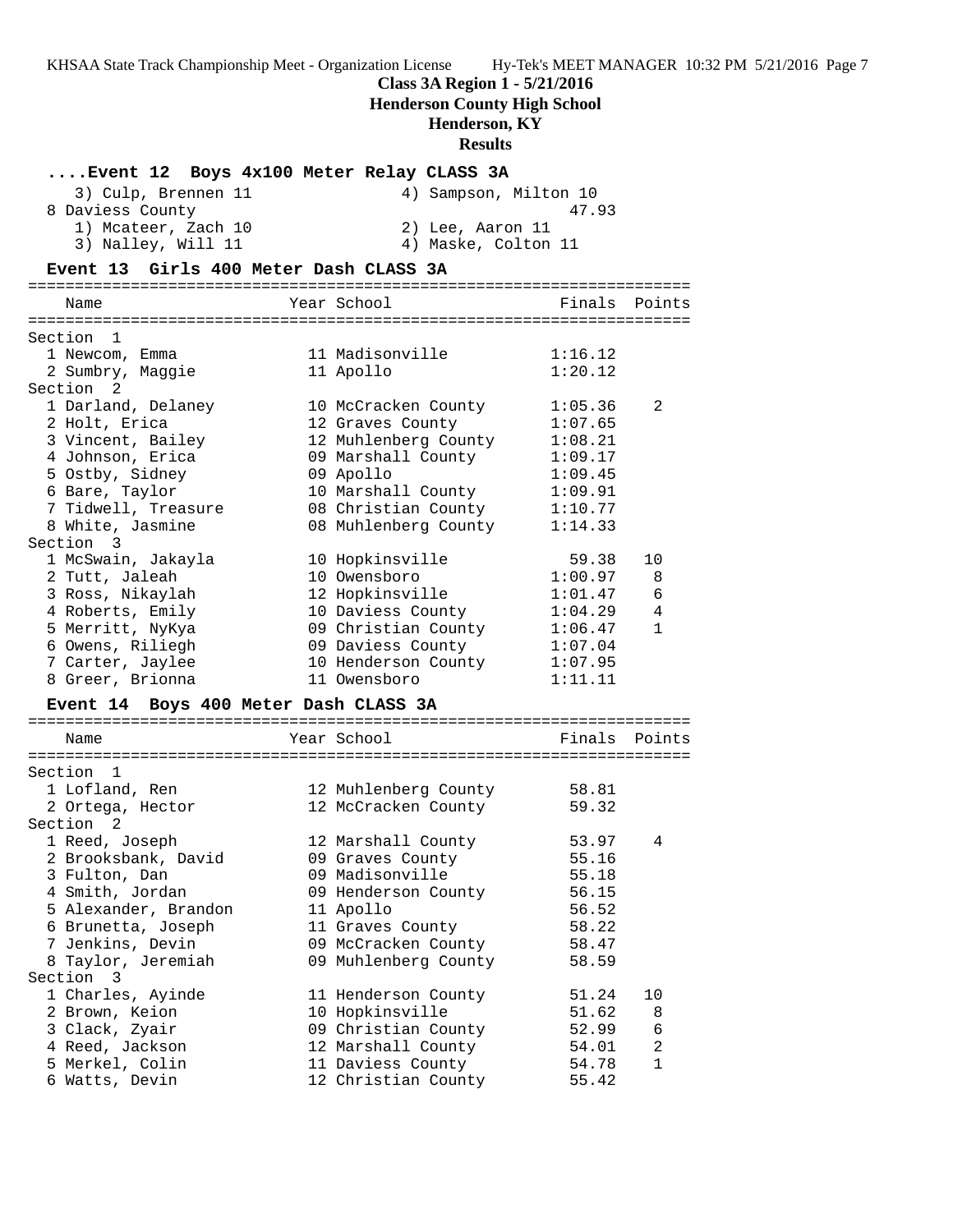KHSAA State Track Championship Meet - Organization License Hy-Tek's MEET MANAGER 10:32 PM 5/21/2016 Page 8 **Class 3A Region 1 - 5/21/2016 Henderson County High School Henderson, KY Results ....Event 14 Boys 400 Meter Dash CLASS 3A** 7 Johnson, Keith 12 Hopkinsville 55.76 8 Killebrew, De'moreal 12 Owensboro 1:05.79 **Event 15 Girls 300 Meter Hurdles CLASS 3A** ======================================================================= Name The Year School The Finals Points ======================================================================= Section 1 1 Poole, Emma 09 Muhlenberg County 1:01.10 2 Shelton, Jessica 11 Daviess County 1:06.16 Section 2 1 Simpson, Jaclyn 09 Daviess County 53.65 4 2 Rutland, Anna 10 Apollo 57.83 3 Hileman, Kaylee 09 McCracken County 58.20 4 Corritte, Alexis 10 Muhlenberg County 58.25 5 Lutz, Sarah 11 Madisonville 59.35 6 Chodura, Joy 11 McCracken County 1:00.00 Section 3 1 Galloway, Sophie 07 Graves County 48.25 10 2 Brooks, Keagin 08 Marshall County 51.69 8 3 Soza, Isabella 09 Owensboro 52.97 6 4 Riley, Kaylie 11 Marshall County 53.73 2 5 Favors, Tehya 11 Christian County 55.59 1 6 Emanuel, Jaya 10 Owensboro 1:00.03 -- O'Hara, Avery 10 Hopkinsville DQ hooked 4th and 5th -- Caron, Deborah 09 Henderson County DQ pushed hurdle **Event 16 Boys 300 Meter Hurdles CLASS 3A** ======================================================================= Name The Year School The Finals Points ======================================================================= Section 1 1 Weissend, Joey 11 Owensboro 46.37 2 Willett, Dawan 09 Henderson County 48.24 3 Gross, Zach 11 Owensboro 48.27 4 Flynn, Brycen 11 McCracken County 48.55 5 Jarvis, Nathan 10 Muhlenberg County 49.44 6 Nisbet, William 09 Madisonville 53.13 7 Drayton, Kenyon 09 Christian County 55.52 Section 2 1 Brown, Jackson 10 Marshall County 42.44 10 2 Mattingly, Nace 09 Daviess County 42.74 8 3 Miller, Tra-von 12 Hopkinsville 43.23 6 4 Moss, McKenzie 10 McCracken County 44.94 4 5 Cockrell, Drew 10 Daviess County 44.98 2 6 Blanford, Michael 12 Apollo 46.35 1 7 Hega, Tyler 11 Marshall County 46.56 8 Dooley, Ethan 09 Christian County 52.23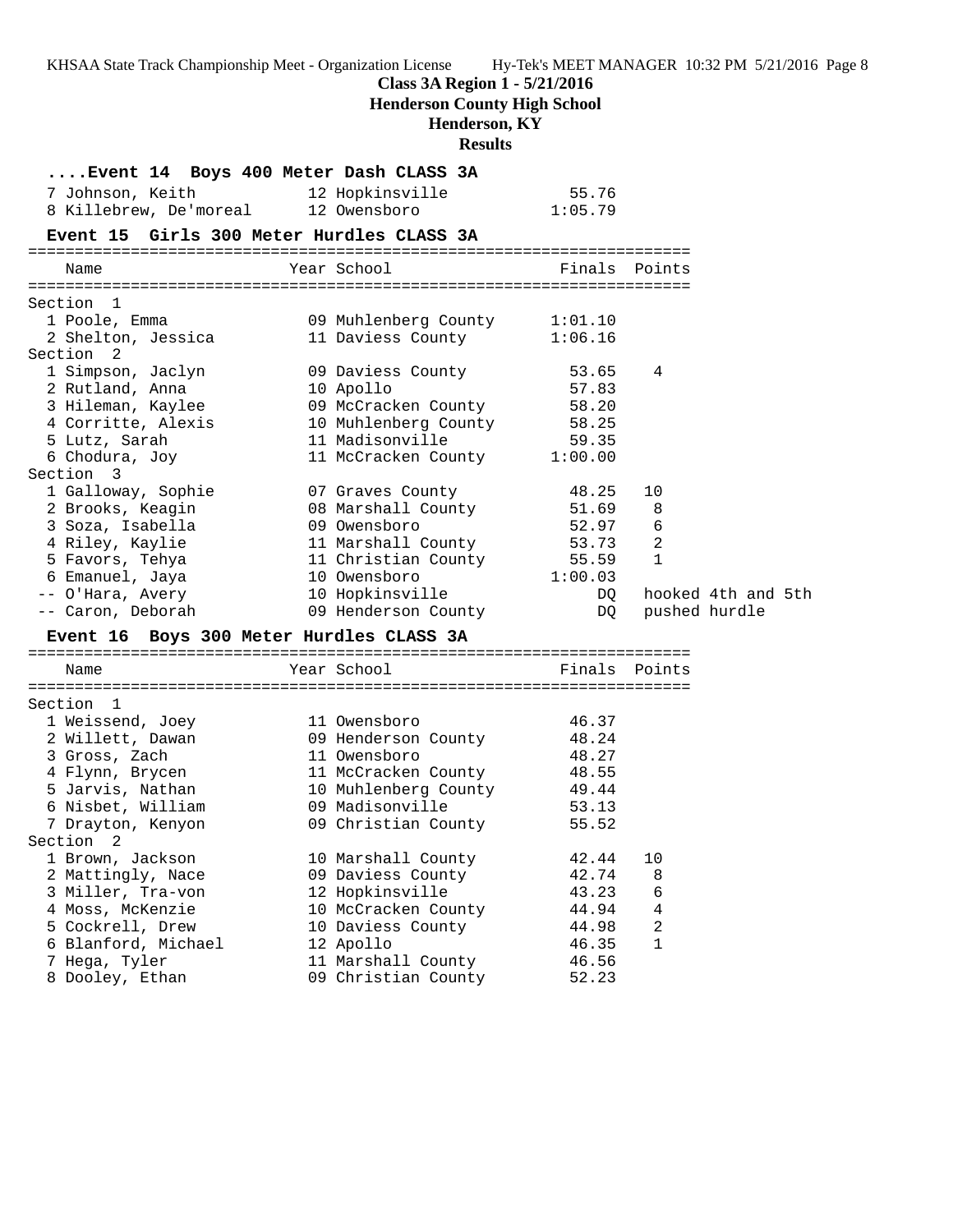### **Class 3A Region 1 - 5/21/2016**

**Henderson County High School**

### **Henderson, KY**

**Results**

**Event 17 Girls 800 Meter Run CLASS 3A**

| Name                                   | Year School                  |         | Finals Points  |
|----------------------------------------|------------------------------|---------|----------------|
|                                        |                              |         |                |
| Section 1                              |                              |         |                |
| 1 Lamb, Clair                          | 08 Graves County             | 2:43.64 |                |
| 2 Bostick, Olivia                      | 09 Christian County 2:47.00  |         |                |
| 3 Newcom, Emma                         | 11 Madisonville              | 2:55.97 |                |
| 4 Dukes, McKenna                       | 10 Muhlenberg County 2:56.14 |         |                |
| 5 Boarman, Elizabeth                   | 09 Apollo                    | 2:56.68 |                |
| 6 Mitchell, Abby                       | 11 Muhlenberg County         | 3:00.97 |                |
| 7 Bruno, Mia                           | 08 Madisonville              | 3:19.17 |                |
| -- Lundi, Soraya                       | 12 Henderson County          | DQ.     | lane violation |
| Section 2                              |                              |         |                |
| 1 Alderton, Breanna                    | 10 Owensboro                 | 2:24.54 | 10             |
| 2 Felder, Lataviya                     | 11 Hopkinsville              | 2:26.81 | 8              |
| 3 Dooley, Madison                      | 12 Daviess County            | 2:29.43 | 6              |
| 4 Higgs, Cherish                       | 10 Hopkinsville              | 2:29.46 | 4              |
| 5 Zimmerman, Ashley                    | 11 McCracken County 2:29.88  |         | 2              |
| 6 Hemmersbach, Nicole                  | 09 Daviess County            | 2:33.02 | $\mathbf{1}$   |
| 7 Pettigrew, Tasih                     | 07 Owensboro                 | 2:34.75 |                |
| 8 Anderson, Sydney                     | 11 Graves County             | 2:40.77 |                |
| 9 Sandlin, Bailey                      | 10 Marshall County           | 2:44.37 |                |
| 10 Mcgregory, Shakia                   | 11 Christian County          | 2:50.59 |                |
| 11 Ford, Jade                          | 12 Marshall County           | 2:52.36 |                |
| Event 18 Boys 800 Meter Run CLASS 3A   |                              |         |                |
| Name                                   | Year School                  |         | Finals Points  |
|                                        |                              |         |                |
| Section<br>$\mathbf{1}$                |                              |         |                |
| 1 Robertson, Bart                      | 11 Madisonville              | 2:10.30 |                |
| 2 Splane, Brian                        | 09 McCracken County          | 2:14.25 |                |
| 3 Miller, Gavin                        | 09 Owensboro                 | 2:15.49 |                |
| 4 Akpan, Tayvis                        | 11 Owensboro                 | 2:17.68 |                |
| 5 McClain, Avery                       | 09 Graves County             | 2:18.26 |                |
| Section <sub>2</sub>                   |                              |         |                |
| 1 Kurz, Hunter                         | 10 Daviess County            | 2:01.56 | 10             |
| 2 McClelland, Zan                      | 12 Daviess County            | 2:01.84 | 8              |
| 3 Shackleford, Austin                  | 12 Marshall County           | 2:03.13 | 6              |
| 4 Rauch, Jack                          | 10 Henderson County          | 2:04.45 | 4              |
| 5 Newman, Steven                       | 09 Muhlenberg County         | 2:05.78 | 2              |
| 6 Fulgham, Garrett                     | 12 Marshall County           | 2:06.21 | 1              |
| 7 Scott, Will                          | 10 Apollo                    | 2:07.00 |                |
| 8 Taylor, Jalen                        | 10 Apollo                    | 2:07.35 |                |
| 9 Parker, Christian                    | 09 Madisonville              | 2:07.86 |                |
| 10 Galbreath, Nicolas                  | 12 Christian County          | 2:08.74 |                |
| 11 Hancock, Jordan                     | 12 Muhlenberg County         | 2:10.21 |                |
| 12 Tynes, Cody                         | 11 McCracken County          | 2:12.85 |                |
| Event 19 Girls 200 Meter Dash CLASS 3A |                              |         |                |
| Name                                   | Year School                  | Finals  | Points         |
|                                        |                              |         |                |
| Section<br>- 1                         |                              |         |                |
| 1 Davis, Kirah                         | 11 Henderson County          | 28.48   | ı              |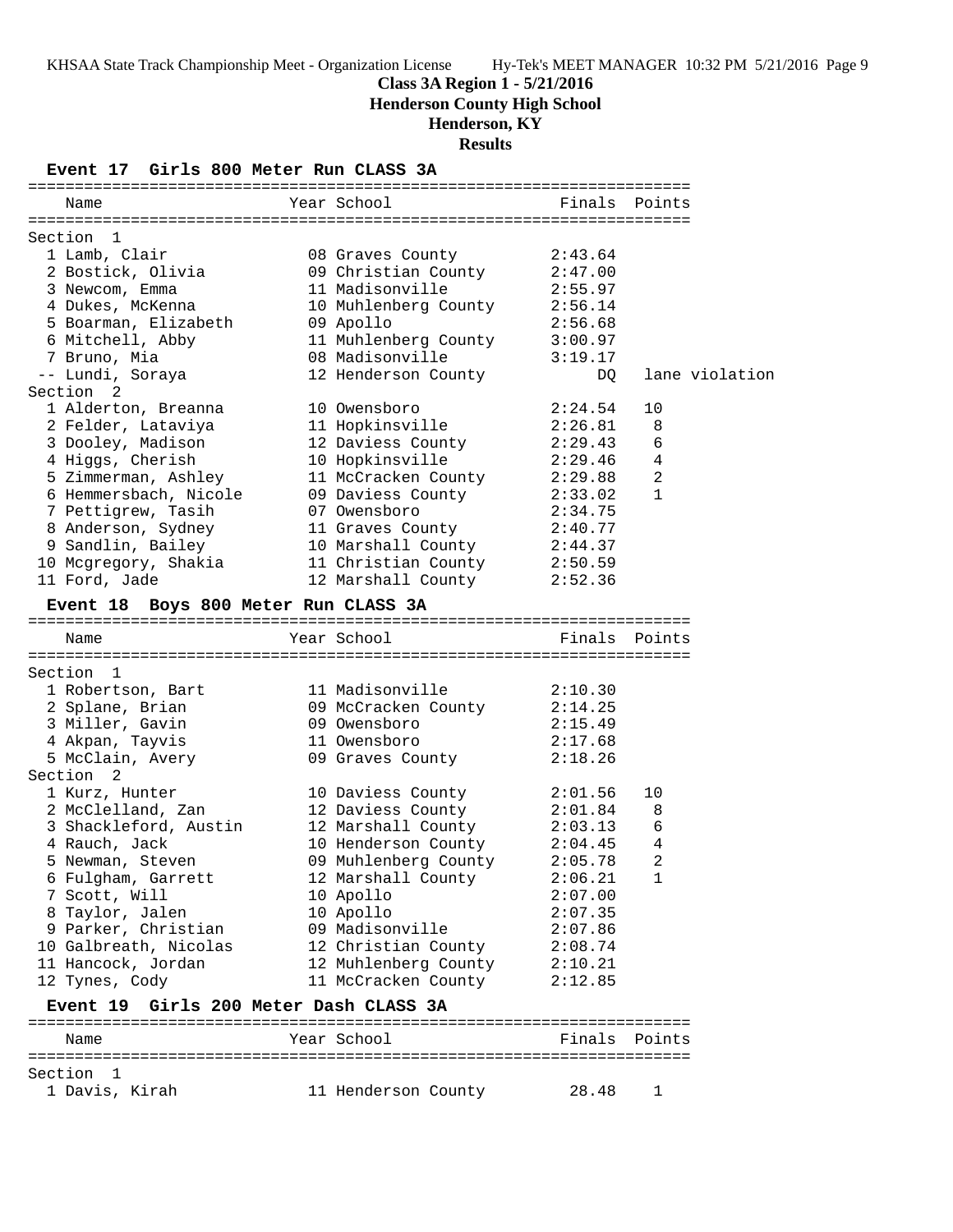### **Class 3A Region 1 - 5/21/2016**

**Henderson County High School**

# **Henderson, KY**

**Results**

### **....Event 19 Girls 200 Meter Dash CLASS 3A**

|                                                                                                                                                                                                                                                                                                                                                                                                                | 31.97                                                                                                                                                                                                                                                                                                                                                                     |                |
|----------------------------------------------------------------------------------------------------------------------------------------------------------------------------------------------------------------------------------------------------------------------------------------------------------------------------------------------------------------------------------------------------------------|---------------------------------------------------------------------------------------------------------------------------------------------------------------------------------------------------------------------------------------------------------------------------------------------------------------------------------------------------------------------------|----------------|
|                                                                                                                                                                                                                                                                                                                                                                                                                | 33.26                                                                                                                                                                                                                                                                                                                                                                     |                |
|                                                                                                                                                                                                                                                                                                                                                                                                                |                                                                                                                                                                                                                                                                                                                                                                           |                |
|                                                                                                                                                                                                                                                                                                                                                                                                                | 28.92                                                                                                                                                                                                                                                                                                                                                                     |                |
|                                                                                                                                                                                                                                                                                                                                                                                                                | 29.07                                                                                                                                                                                                                                                                                                                                                                     |                |
|                                                                                                                                                                                                                                                                                                                                                                                                                | 29.28                                                                                                                                                                                                                                                                                                                                                                     |                |
|                                                                                                                                                                                                                                                                                                                                                                                                                | 30.06                                                                                                                                                                                                                                                                                                                                                                     |                |
|                                                                                                                                                                                                                                                                                                                                                                                                                | 30.25                                                                                                                                                                                                                                                                                                                                                                     |                |
|                                                                                                                                                                                                                                                                                                                                                                                                                | 30.52                                                                                                                                                                                                                                                                                                                                                                     |                |
|                                                                                                                                                                                                                                                                                                                                                                                                                | 30.65                                                                                                                                                                                                                                                                                                                                                                     |                |
|                                                                                                                                                                                                                                                                                                                                                                                                                | 30.95                                                                                                                                                                                                                                                                                                                                                                     |                |
|                                                                                                                                                                                                                                                                                                                                                                                                                |                                                                                                                                                                                                                                                                                                                                                                           |                |
|                                                                                                                                                                                                                                                                                                                                                                                                                | 26.61                                                                                                                                                                                                                                                                                                                                                                     | 10             |
|                                                                                                                                                                                                                                                                                                                                                                                                                | 26.65                                                                                                                                                                                                                                                                                                                                                                     | 8 <sup>8</sup> |
|                                                                                                                                                                                                                                                                                                                                                                                                                | 27.55                                                                                                                                                                                                                                                                                                                                                                     | 6              |
|                                                                                                                                                                                                                                                                                                                                                                                                                | 27.56                                                                                                                                                                                                                                                                                                                                                                     | 4              |
|                                                                                                                                                                                                                                                                                                                                                                                                                | 28.08                                                                                                                                                                                                                                                                                                                                                                     | $\overline{2}$ |
|                                                                                                                                                                                                                                                                                                                                                                                                                | 29.09                                                                                                                                                                                                                                                                                                                                                                     |                |
|                                                                                                                                                                                                                                                                                                                                                                                                                | 29.18                                                                                                                                                                                                                                                                                                                                                                     |                |
|                                                                                                                                                                                                                                                                                                                                                                                                                | 29.32                                                                                                                                                                                                                                                                                                                                                                     |                |
| 2 Young, Tomarah<br>3 Boehman, Haylee<br>Section 2<br>1 Rogers, Michaela<br>2 Turner, Breanna<br>3 Hurst, Abby<br>4 Owens, Riliegh<br>5 Dickerson, Makenzie<br>6 Tidwell, Treasure<br>7 Chappell, Avery<br>8 Operle, Katelyn<br>Section 3<br>1 Tutt, Jaleah<br>2 McSwain, Jakayla<br>3 Taylor, Maliyah<br>4 Stallworth, D'Esmaine<br>5 Dukes, Abby<br>6 Wood, Jennifer<br>7 Sells, Alaysia<br>8 Langley, Kayci | 10 Apollo<br>10 Apollo<br>10 Marshall County<br>12 Graves County<br>07 Marshall County<br>09 Daviess County<br>10 Muhlenberg County<br>08 Christian County<br>09 Daviess County<br>09 McCracken County<br>10 Owensboro<br>10 Hopkinsville<br>10 Owensboro<br>12 Hopkinsville<br>08 Muhlenberg County<br>10 McCracken County<br>10 Christian County<br>12 Henderson County |                |

### **Event 20 Boys 200 Meter Dash CLASS 3A**

=======================================================================

| Name                                      | Year School          | Finals Points |                |
|-------------------------------------------|----------------------|---------------|----------------|
|                                           |                      |               |                |
| Section 1                                 |                      |               |                |
| 1 Noffsinger, Bryson                      | 10 Daviess County    | 25.54         |                |
| 2 Knight, Andrew                          | 11 Muhlenberg County | 26.70         |                |
| Section <sub>2</sub>                      |                      |               |                |
| 1 Sampson, Milton                         | 10 Graves County     | 25.22         |                |
| 2 Nalley, Will                            | 11 Daviess County    | 25.36         |                |
| 3 Harris, Courtney                        | 09 Owensboro         | 25.37         |                |
| 4 Johnston, Deon                          | 12 Madisonville      | 25.75         |                |
| 5 Perry, Rodney                           | 09 McCracken County  | 26.24         |                |
| 6 Hamlet, Tieler                          | 12 Marshall County   | 26.41         |                |
| 7 Marshall, Cameron                       | 10 McCracken County  | 26.44         |                |
| 8 Taylor, Jeremiah                        | 09 Muhlenberg County | 27.75         |                |
| Section 3                                 |                      |               |                |
| 1 Kendrick, Jarquevion                    | 11 Hopkinsville      | 23.08         | 10             |
| 2 Charles, Ayinde                         | 11 Henderson County  | 23.40         | 8              |
| 3 Wehr, Renner                            | 12 Henderson County  | 23.70         | 6              |
| 4 Clack, Zyair                            | 09 Christian County  | 24.24         | $\overline{4}$ |
| 5 Murphy, Lucas                           | 12 Graves County     | 24.60         | $\overline{2}$ |
| 6 Ramirez, Marvin                         | 09 Apollo            | 24.64         | $\mathbf{1}$   |
| 7 Reed, Drey                              | 12 Marshall County   | 24.65         |                |
| 8 Cain, Wanye                             | 12 Apollo            | 24.88         |                |
| Girls 3200 Meter Run CLASS 3A<br>Event 21 |                      |               |                |
|                                           |                      |               |                |

| Name                | Year School     | Finals Points      |
|---------------------|-----------------|--------------------|
| Section 1           |                 |                    |
| 1 Alderton, Breanna | 10 Owensboro    | 11:50.69<br>່ 1 ປີ |
| 2 Wallace, Erika    | 12 Madisonville | 11:53.01           |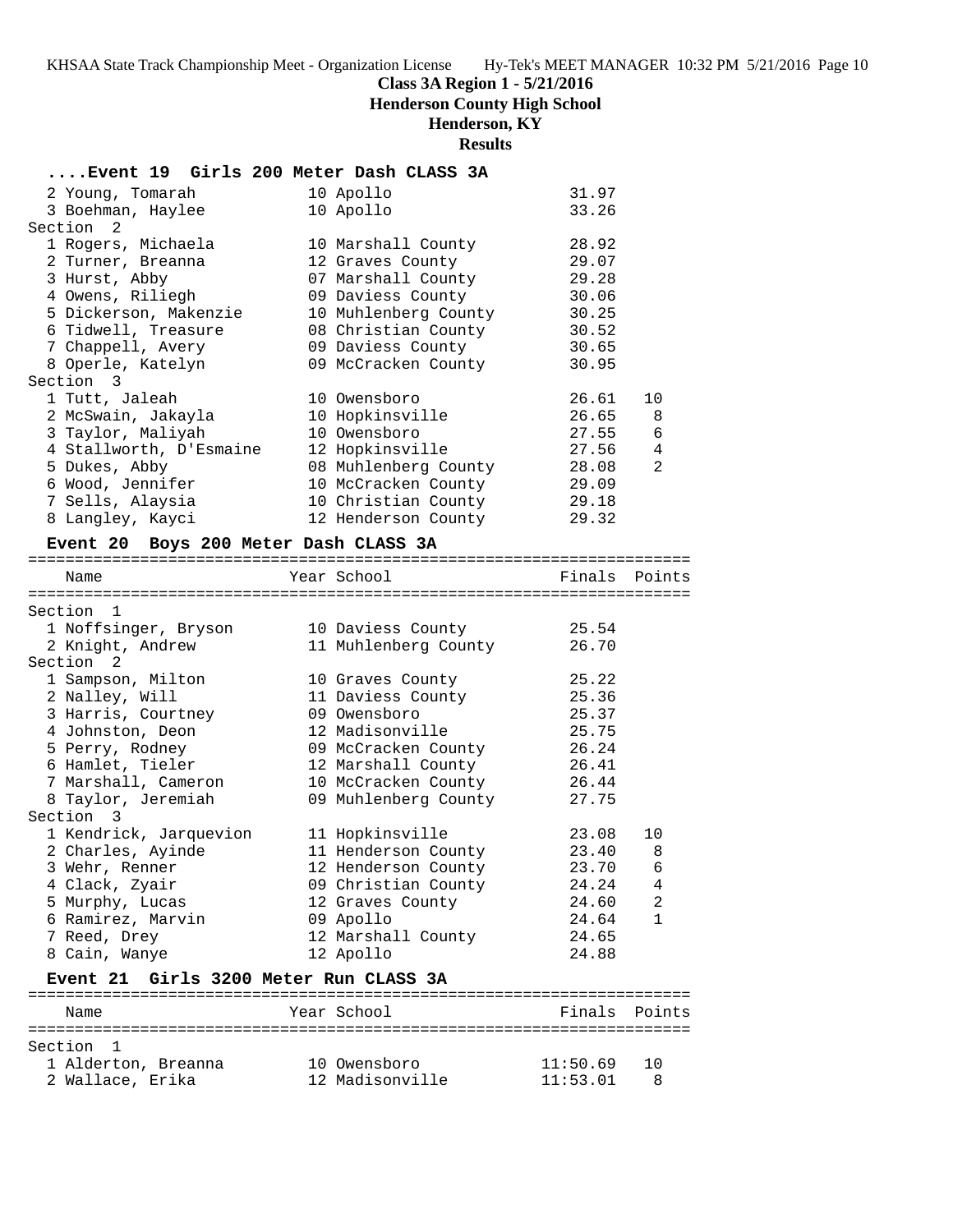**Class 3A Region 1 - 5/21/2016**

**Henderson County High School**

### **Henderson, KY**

#### **Results**

#### **....Event 21 Girls 3200 Meter Run CLASS 3A**

| 3 Wolfe, Kathryn   | 10 Daviess County   | 12:02.86 | 6 |                |
|--------------------|---------------------|----------|---|----------------|
| 4 Sutherland, Lexi | 11 Daviess County   | 12:05.30 | 4 |                |
| 5 Dowdy, Carley    | 07 Graves County    | 12:46.13 | 2 |                |
| 6 Williams, Emily  | 10 Owensboro        | 12:46.65 |   |                |
| 7 Easton, Meghan   | 10 Hopkinsville     | 12:46.70 |   |                |
| 8 Roberts, Sammi   | 09 Apollo           | 13:05.01 |   |                |
| 9 Walker, Rebekka  | 09 McCracken County | 13:16.06 |   |                |
| 10 Farmer, Abbie   | 07 McCracken County | 13:16.14 |   |                |
| 11 Dolbee, Spring  | 09 Marshall County  | 14:14.29 |   |                |
| 12 Shutt, Valerie  | 12 Marshall County  | 15:09.58 |   |                |
| 13 Jones, Jillian  | 11 Henderson County | 18:31.83 |   |                |
| -- Lundi, Soraya   | 12 Henderson County | DO.      |   | lane violation |

#### **Event 22 Boys 3200 Meter Run CLASS 3A**

=======================================================================

| Name                                      | Year School                                                            | Finals Points             |                |
|-------------------------------------------|------------------------------------------------------------------------|---------------------------|----------------|
|                                           | -------------------<br>1 Eddings, Barrett 11 Madisonville 9:57.39      |                           | 10             |
|                                           | 2 Millay, Donta               10 Daviess County         10:02.38     8 |                           |                |
| 3 Wiesman, Colby                          | 10 Apollo                                                              | 10:14.24                  | 6              |
|                                           | 4 Mitchell, Jonah 08 Muhlenberg County 10:18.75                        |                           | $\overline{4}$ |
| 5 Gunn, Collin                            | 12 Marshall County 10:32.83                                            |                           | $\overline{2}$ |
|                                           | 6 Watts, Garrett (09 Madisonville 10:43.13                             |                           | $\mathbf{1}$   |
| 7 Hodges, Ben                             | 11 McCracken County 10:56.62                                           |                           |                |
|                                           | 8 Mcclain, Kyle 69 Marshall County 10:57.82                            |                           |                |
| 9 Mackey, Les                             | 10 Apollo                                                              | 10:58.77                  |                |
|                                           | 10 Wilson, Garrett 69 Graves County 10:59.69                           |                           |                |
| 11 Grogan, Josh                           | 11 McCracken County 11:13.03                                           |                           |                |
| 12 Leek, Justin                           | 11 Hopkinsville 11:38.72                                               |                           |                |
|                                           | 13 Lockwood, Isaac 68 Graves County 11:41.29                           |                           |                |
| 14 Samek, Isaiah                          | 09 Muhlenberg County 11:45.79                                          |                           |                |
| 15 Akpan, Tayvis                          | 11 Owensboro                                                           | 11:46.01                  |                |
| 16 Easton, Tyler                          | 12 Hopkinsville 12:37.07                                               |                           |                |
| 17 Coomes, Conner                         | 10 Henderson County 12:41.09                                           |                           |                |
| 18 Kasey, Zachary                         | 10 Owensboro                                                           | 12:59.51                  |                |
| -- Dobbs, Tyler                           | 12 Daviess County                                                      | DQ                        | lane violation |
| Event 23 Girls 4x400 Meter Relay CLASS 3A |                                                                        | ========================= |                |

School **Finals Points** ======================================================================= 1 Muhlenberg County 5:26.76 1) Campbell, Michaela 09 2) Vincent, Bailey 12 3) White, Jasmine 08 4) Dickerson, Makenzie 10 Section 2<br>1 Hopkinsville 1 Hopkinsville 4:04.99 10 1) Felder, Lataviya 11 2) Higgs, Cherish 10 3) McSwain, Jakayla 10 4) O'Hara, Avery 10 2 Daviess County 4:18.31 8 1) Dooley, Madison 12 2) Wilson, Olivia 11 3) Hemmersbach, Nicole 09 (4) Roberts, Emily 10 3 Christian County 4:21.46 6 1) Mcgregory, Shakia 11 2) Aultman, I'Ona 10 3) Johnson, Ariyonna 09 4) Merritt, NyKya 09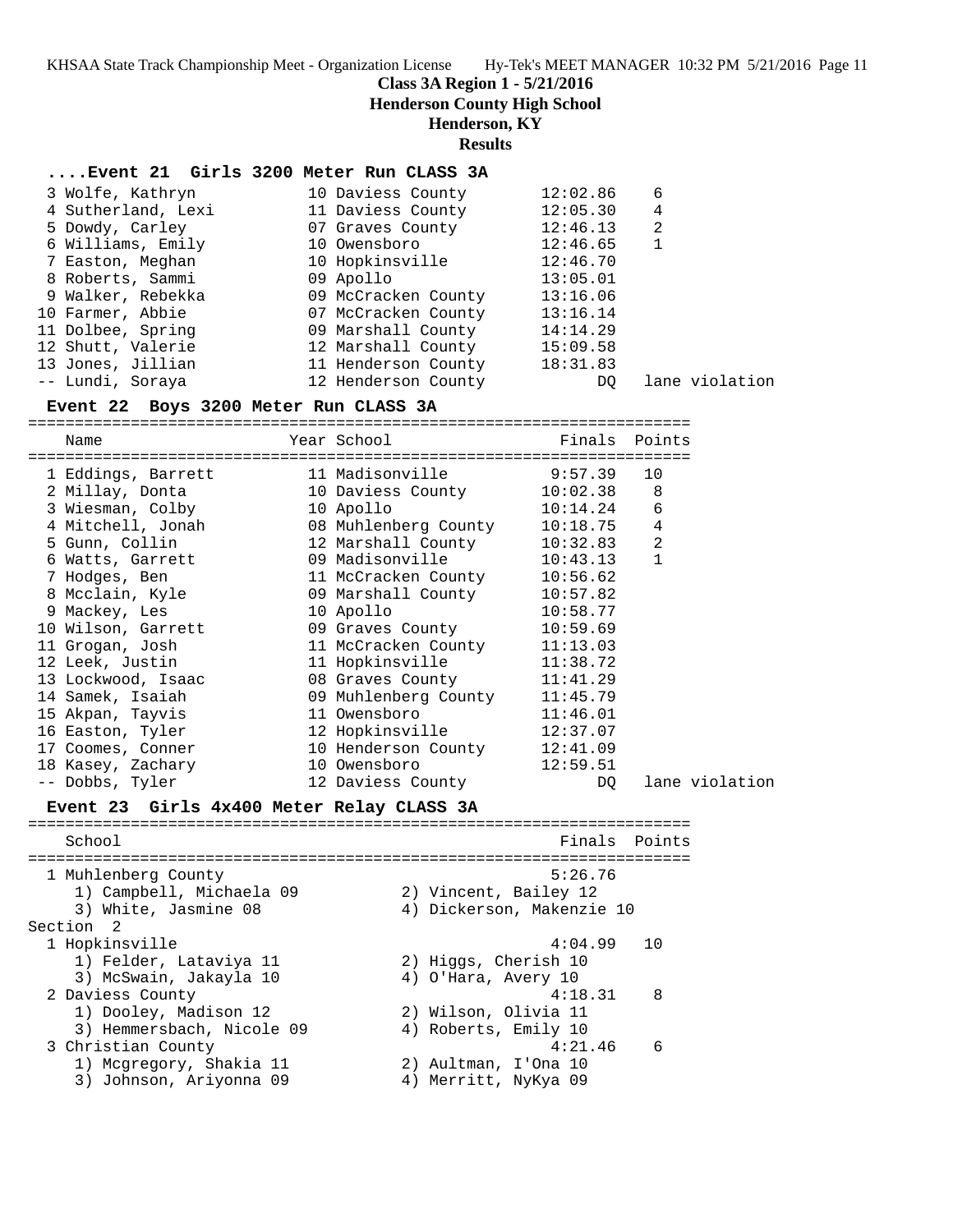### **Class 3A Region 1 - 5/21/2016**

### **Henderson County High School**

# **Henderson, KY**

# **Results**

# **....Event 23 Girls 4x400 Meter Relay CLASS 3A**

| 1) Cannon, Megan 11<br>3) Greer, Brionna 11<br>5 McCracken County<br>1) Knight, Gemma 12<br>3) McGill, Taylor 12<br>6 Marshall County<br>1) Bare, Taylor 10<br>3) Reed, Sydney 08<br>7 Henderson County | 2) Emanual, Gabby 09<br>4) Keeley, Nell 10<br>4:30.81<br>2) Zimmerman, Ashley 11<br>4) Darland, Delaney 10<br>4:33.74<br>2) Ford, Tori 08 | 2<br>1 |
|---------------------------------------------------------------------------------------------------------------------------------------------------------------------------------------------------------|-------------------------------------------------------------------------------------------------------------------------------------------|--------|
|                                                                                                                                                                                                         |                                                                                                                                           |        |
|                                                                                                                                                                                                         |                                                                                                                                           |        |
|                                                                                                                                                                                                         |                                                                                                                                           |        |
|                                                                                                                                                                                                         |                                                                                                                                           |        |
|                                                                                                                                                                                                         |                                                                                                                                           |        |
|                                                                                                                                                                                                         |                                                                                                                                           |        |
|                                                                                                                                                                                                         |                                                                                                                                           |        |
|                                                                                                                                                                                                         | 4) Grizzard, Audrey 10                                                                                                                    |        |
|                                                                                                                                                                                                         | 4:37.09                                                                                                                                   |        |
| 1) Bickett, Jaci 10                                                                                                                                                                                     | 2) Caron, Deborah 09                                                                                                                      |        |
| 3) Carter, Jaylee 10                                                                                                                                                                                    | 4) Cooper, Keyanna 09                                                                                                                     |        |
| 8 Apollo                                                                                                                                                                                                | 4:55.11                                                                                                                                   |        |
| 1) Alvey, Kaitlyn 09                                                                                                                                                                                    | 2) Bickett, Olivia 10                                                                                                                     |        |
| 3) Boarman, Elizabeth 09                                                                                                                                                                                | 4) Ostby, Sidney 09                                                                                                                       |        |
|                                                                                                                                                                                                         |                                                                                                                                           |        |
| Event 24 Boys 4x400 Meter Relay CLASS 3A                                                                                                                                                                |                                                                                                                                           |        |
| School                                                                                                                                                                                                  | Finals                                                                                                                                    | Points |
|                                                                                                                                                                                                         |                                                                                                                                           |        |
| Section<br>1                                                                                                                                                                                            |                                                                                                                                           |        |
| 1 Graves County                                                                                                                                                                                         | 3:55.21                                                                                                                                   |        |
| 1) Brewer, Andrew 12                                                                                                                                                                                    | 2) Brooksbank, David 09                                                                                                                   |        |
| 3) Brunetta, Joseph 11                                                                                                                                                                                  | 4) McAlpin, Tucker 12                                                                                                                     |        |
| 2 Owensboro                                                                                                                                                                                             | 4:01.09                                                                                                                                   |        |
| 1) Gross, Zach 11                                                                                                                                                                                       | 2) Hall, Tashawn 12                                                                                                                       |        |
| 3) Harris, Courtney 09                                                                                                                                                                                  | 4) Killebrew, De'moreal 12                                                                                                                |        |
| Section <sub>2</sub>                                                                                                                                                                                    |                                                                                                                                           |        |
| 1 Hopkinsville                                                                                                                                                                                          | 3:33.13                                                                                                                                   | 10     |
| 1) Atilola, Akeem 12                                                                                                                                                                                    | 2) Brown, Keion 10                                                                                                                        |        |
| 3) Bussell, Cameron 10                                                                                                                                                                                  | 4) Johnson, Jalen 10                                                                                                                      |        |
| 2 Marshall County                                                                                                                                                                                       | 3:34.08                                                                                                                                   | 8      |
| 1) Brown, Jackson 10                                                                                                                                                                                    | 2) Reed, Aaron 10                                                                                                                         |        |
| 3) Reed, Jackson 12                                                                                                                                                                                     | 4) Shackleford, Austin 12                                                                                                                 |        |
| 3 Christian County                                                                                                                                                                                      | 3:35.47                                                                                                                                   | 6      |
| 1) Sherald, K'Ron 08                                                                                                                                                                                    | 2) Watts, Devin 12                                                                                                                        |        |
| 3) Williams, Julian 10                                                                                                                                                                                  | 4) Clack, Zyair 09                                                                                                                        |        |
| 4 Daviess County                                                                                                                                                                                        | 3:35.69                                                                                                                                   | 4      |
| 1) Warner, Richard 12                                                                                                                                                                                   | 2) Merkel, Colin 11                                                                                                                       |        |
| 3) McClelland, Zan 12                                                                                                                                                                                   | 4) Kurz, Hunter 10                                                                                                                        |        |
| 5 McCracken County                                                                                                                                                                                      | 3:39.05                                                                                                                                   | 2      |
| 1) Moss, McKenzie 10                                                                                                                                                                                    | 2) Hess, Ahren 11                                                                                                                         |        |
| 3) Latham, Jeremy 12                                                                                                                                                                                    | 4) Posey, Gavin 12                                                                                                                        |        |
| 6 Henderson County                                                                                                                                                                                      | 3:42.94                                                                                                                                   | 1      |
| 1) Caron, Carlos 09                                                                                                                                                                                     | 2) Cherry, Logan 09                                                                                                                       |        |
| 3) Rauch, Charlie 08                                                                                                                                                                                    | 4) Rauch, Jack 10                                                                                                                         |        |
|                                                                                                                                                                                                         | 3:47.73                                                                                                                                   |        |
| 7 Madisonville North Hopkins                                                                                                                                                                            |                                                                                                                                           |        |
| 1) Buntin, Nathan 10                                                                                                                                                                                    | 2) Eddings, Barrett 11                                                                                                                    |        |
| 3) Fulton, Dan 09                                                                                                                                                                                       | 4) Givens, Tristen 12                                                                                                                     |        |
| 8 Apollo                                                                                                                                                                                                | 3:52.46                                                                                                                                   |        |
| 1) Blanford, Michael 12                                                                                                                                                                                 | 2) Cain, Wanye 12                                                                                                                         |        |
| 3) Ramirez, Marvin 09                                                                                                                                                                                   | 4) Wahl, Michael 10                                                                                                                       |        |